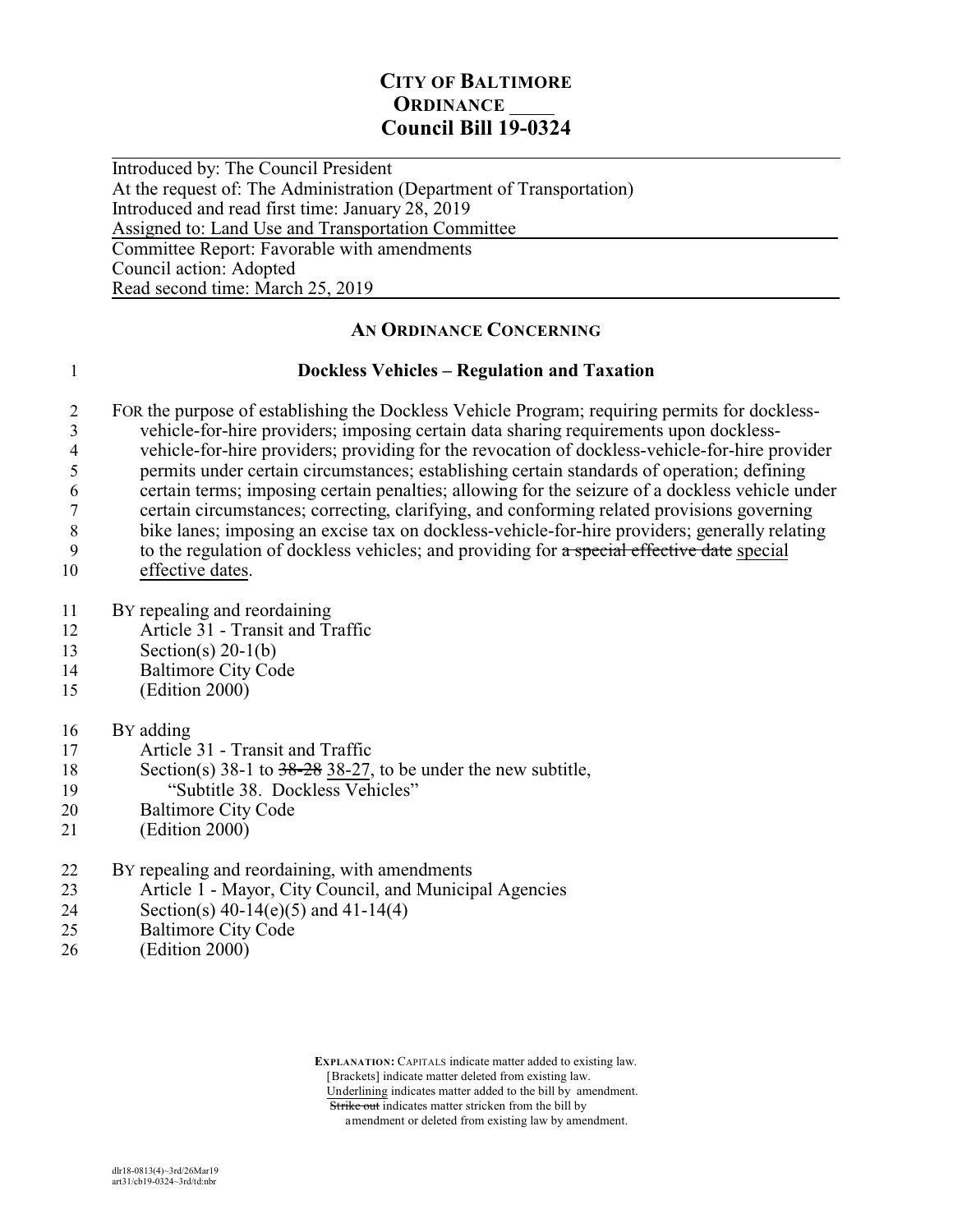| $\mathbf{1}$<br>2<br>3<br>4<br>5<br>6 | BY adding<br>Article 28 - Taxes<br>Section(s) $31-1$ to $31-5$ , to be under the new subtitle,<br>"Subtitle 31. Dockless Vehicles"<br><b>Baltimore City Code</b><br>(Edition 2000)                                                              |
|---------------------------------------|-------------------------------------------------------------------------------------------------------------------------------------------------------------------------------------------------------------------------------------------------|
| 7<br>8                                | <b>SECTION 1. BE IT ORDAINED BY THE MAYOR AND CITY COUNCIL OF BALTIMORE, That the</b><br>Laws of Baltimore City read as follows:                                                                                                                |
| 9                                     | <b>Baltimore City Code</b>                                                                                                                                                                                                                      |
| 10                                    | <b>Article 31. Transit and Traffic</b>                                                                                                                                                                                                          |
| 11                                    | <b>Subtitle 20. Bike Lanes</b>                                                                                                                                                                                                                  |
| 12                                    | § 20-1. Definitions.                                                                                                                                                                                                                            |
| 13                                    | (b) Bike Lane.                                                                                                                                                                                                                                  |
| 14<br>15<br>16                        | "Bike Lane" means a portion of a City street designated exclusively for [single directional]<br>fbicycle] THE FLOW OF BICYCLES AND DOCKLESS VEHICLES, AS THOSE TERMS ARE DEFINED<br>IN THIS ARTICLE.                                            |
| 17                                    | <b>Subtitle 38. DOCKLESS VEHICLES</b>                                                                                                                                                                                                           |
| 18                                    | <b>PART 1. DEFINITIONS; GENERAL PROVISIONS</b>                                                                                                                                                                                                  |
| 19                                    | § 38-1. DEFINITIONS.                                                                                                                                                                                                                            |
| 20                                    | (A) <i>IN GENERAL</i> .                                                                                                                                                                                                                         |
| 21                                    | IN THIS SUBTITLE, THE FOLLOWING TERMS HAVE THE MEANINGS INDICATED.                                                                                                                                                                              |
| 22                                    | (B) DOCKLESS VEHICLE.                                                                                                                                                                                                                           |
| 23<br>24<br>25                        | "DOCKLESS VEHICLE" MEANS A BICYCLE, E-BIKE OR, E-SCOOTER, OR ANY OTHER VEHICLE<br>TYPE APPROVED BY THE DIRECTOR AND NOT OTHERWISE DEFINED IN THIS SUBTITLE THAT<br>DOES NOT REQUIRE THE CONSTRUCTION OF A SPECIAL DOCKING LOCATION FOR ITS USE. |
| 26                                    | (C) DOCKLESS VEHICLE FOR HIRE.                                                                                                                                                                                                                  |
| 27<br>28                              | "DOCKLESS VEHICLE FOR HIRE" MEANS A DOCKLESS VEHICLE AVAILABLE FOR SHORT-<br>TERM RENTAL BY A PROVIDER FOR THE PURPOSE OF PROVIDING INDIVIDUAL                                                                                                  |

TRANSPORTATION ON A PUBLIC RIGHT-OF-WAY.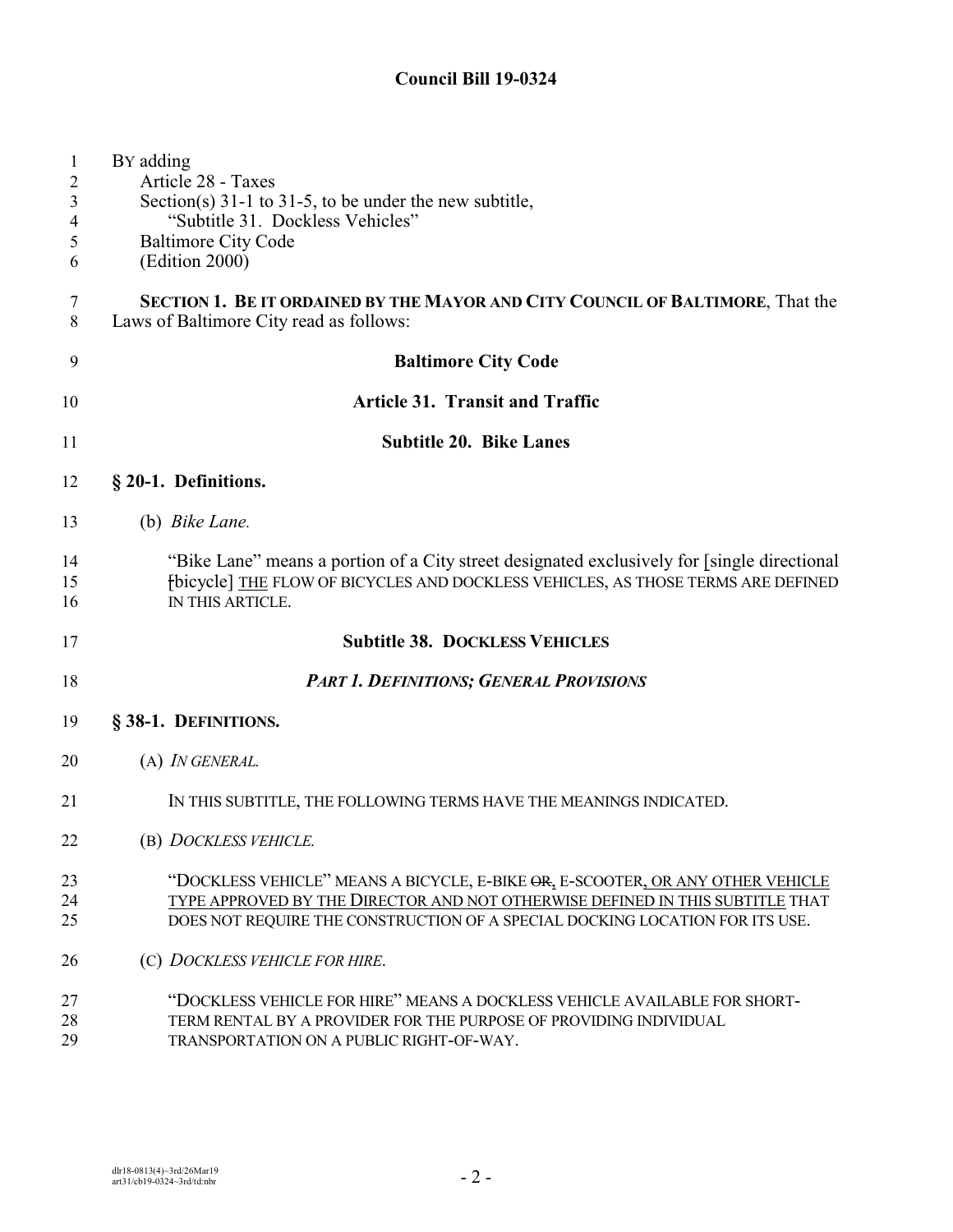| 1        | $(D)$ E-BIKE.                                                                                               |
|----------|-------------------------------------------------------------------------------------------------------------|
| 2        | $(1)$ IN GENERAL.                                                                                           |
| 3        | "E-BIKE" MEANS A DEVICE DESIGNED AND EQUIPPED WITH:                                                         |
| 4        | (I) AN ELECTRIC MOTOR FOR SELF-PROPULSION;                                                                  |
| 5<br>6   | (II) 2 TANDEM WHEELS, EITHER OF WHICH IS MORE THAN 20 INCHES IN DIAMETER;<br><b>AND</b>                     |
| 7<br>8   | (III) A LOCKING DEVICE TO EITHER LOCK ITSELF OR LOCK TO EXISTING<br>STRUCTURES.                             |
| 9        | (2) EXCLUSIONS.                                                                                             |
| 10       | "E-BIKE" DOES NOT INCLUDE:                                                                                  |
| 11       | (I) A MOTORCYCLE;                                                                                           |
| 12       | (II) A MOTOR VEHICLE;                                                                                       |
| 13       | (III) A PUBLIC TRANSPORTATION VEHICLE; OR                                                                   |
| 14<br>15 | (IV) A DIRT BIKE AS DEFINED IN ARTICLE 19, $\S$ 40-1(C) {"DEFINITIONS - DIRT<br>BIKE"}; OR                  |
| 16<br>17 | (V) A MINIBIKE AS DEFINED IN ARTICLE 19, $\S$ 40-1(D) $\$ "DEFINITIONS –<br>MINIBIKE"}.                     |
| 18       | $(E)$ E-SCOOTER.                                                                                            |
| 19       | (1) IN GENERAL.                                                                                             |
| 20       | "E-SCOOTER" MEANS A DEVICE DESIGNED AND EQUIPPED WITH:                                                      |
| 21       | (I) A AN ELECTRIC MOTOR FOR SELF-PROPULSION;                                                                |
| 22<br>23 | (II) 2 WHEELS BELOW A PLATFORM ON WHICH A USER CAN STAND UPRIGHT TO<br>OPERATE AND CONTROL THE VEHICLE; AND |
| 24<br>25 | (III) A LOCKING DEVICE TO EITHER LOCK ITSELF OR LOCK TO EXISTING<br>STRUCTURES.                             |
| 26<br>27 | (2) EXCLUSIONS.                                                                                             |
| 28       | "E-SCOOTER" DOES NOT INCLUDE:                                                                               |
| 29       | (I) A MOTORCYCLE;                                                                                           |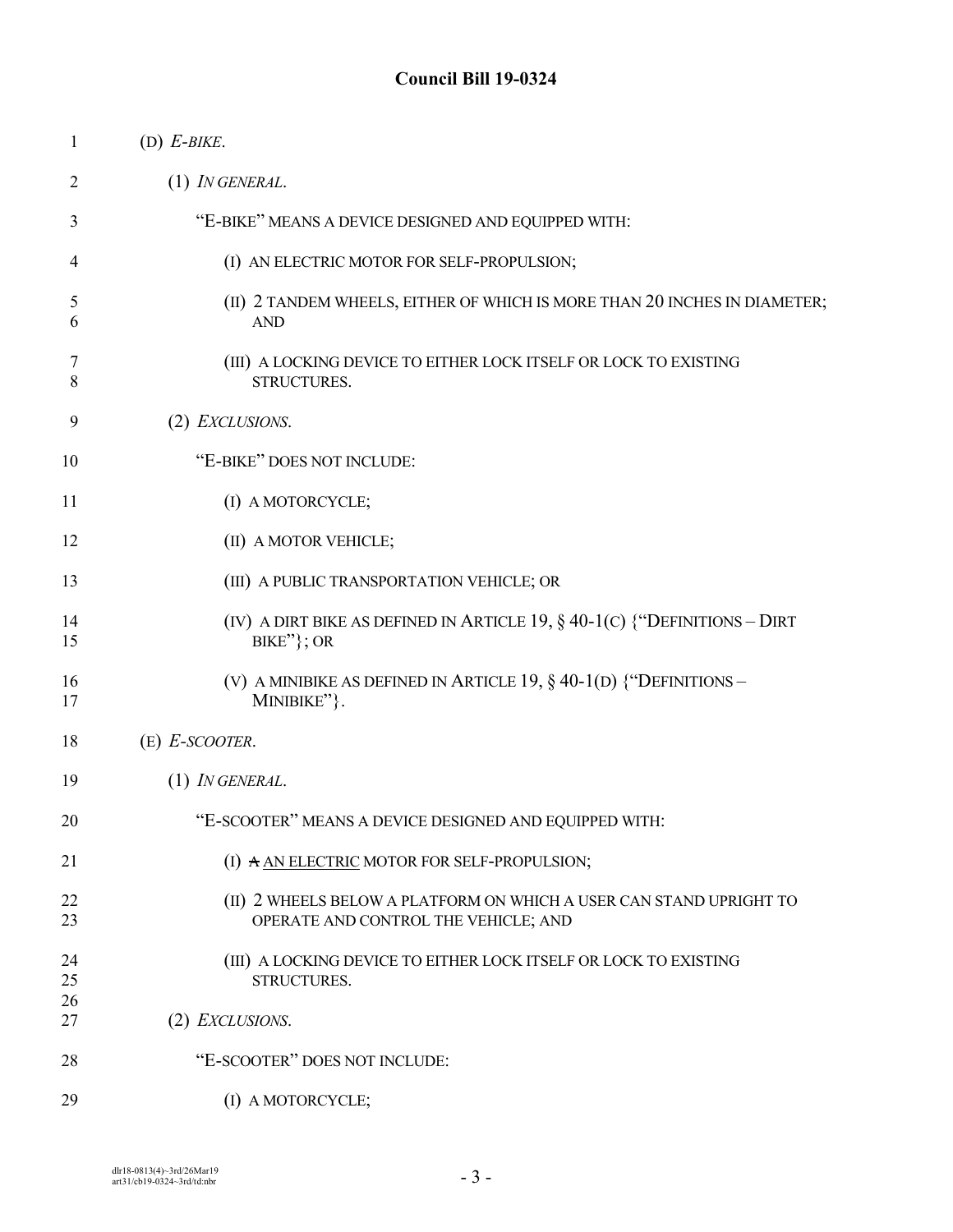| 1              | (II) A MOTOR VEHICLE;                                                                                                                               |
|----------------|-----------------------------------------------------------------------------------------------------------------------------------------------------|
| 2              | (III) A PUBLIC TRANSPORTATION VEHICLE; OR                                                                                                           |
| 3<br>4         | (IV) A DIRT BIKE AS DEFINED IN ARTICLE 19, $\S$ 40-1(C) {"DEFINITIONS - DIRT<br>$BIKE''$ ; $\Theta$ R                                               |
| 5<br>6         | (V) A MINIBIKE AS DEFINED IN ARTICLE 19, $\S$ 40-1(D) $\$ "DEFINITIONS –<br>MINIBIKE" $\}; \Omega$                                                  |
| 7              | (VI) AN ELECTRONIC PERSONAL ASSISTED DEVICE.                                                                                                        |
| 8              | (F) ENFORCEMENT OFFICER.                                                                                                                            |
| 9              | "ENFORCEMENT OFFICER" HAS THE MEANING STATED IN CITY CODE ARTICLE $1, § 41-1(C)$ .                                                                  |
| 10             | (G) PROVIDER.                                                                                                                                       |
| 11             | "PROVIDER" MEANS A PROVIDER OF DOCKLESS VEHICLES FOR HIRE.                                                                                          |
| 12             | (G) PERSON.                                                                                                                                         |
| 13             | $(1)$ IN GENERAL.                                                                                                                                   |
| 14             | "PERSON" MEANS:                                                                                                                                     |
| 15             | (I) AN INDIVIDUAL;                                                                                                                                  |
| 16<br>17       | (II) A PARTNERSHIP, FIRM, ASSOCIATION, CORPORATION, OR OTHER ENTITY OF ANY<br>KIND; OR                                                              |
| 18<br>19       | (III) A RECEIVER, TRUSTEE, GUARDIAN, PERSONAL REPRESENTATIVE, FIDUCIARY,<br>OR REPRESENTATIVE OF ANY KIND.                                          |
| 20             | (2) EXCLUSIONS.                                                                                                                                     |
| 21<br>22<br>23 | "PERSON" DOES NOT INCLUDE, UNLESS OTHERWISE EXPRESSLY PROVIDED, A<br>GOVERNMENTAL ENTITY OR AN INSTRUMENTALITY OR UNIT OF A GOVERNMENTAL<br>ENTITY. |
| 24             | (H) PROVIDER.                                                                                                                                       |
| 25             | "PROVIDER" MEANS ANY PERSON THAT PROVIDES DOCKLESS VEHICLES FOR HIRE.                                                                               |
| 26             | $(I)$ $(H)$ <i>PROGRAM</i> .                                                                                                                        |
| 27<br>28       | "PROGRAM" MEANS THE DOCKLESS VEHICLE PROGRAM ESTABLISHED PURSUANT TO THIS<br>SUBTITLE.                                                              |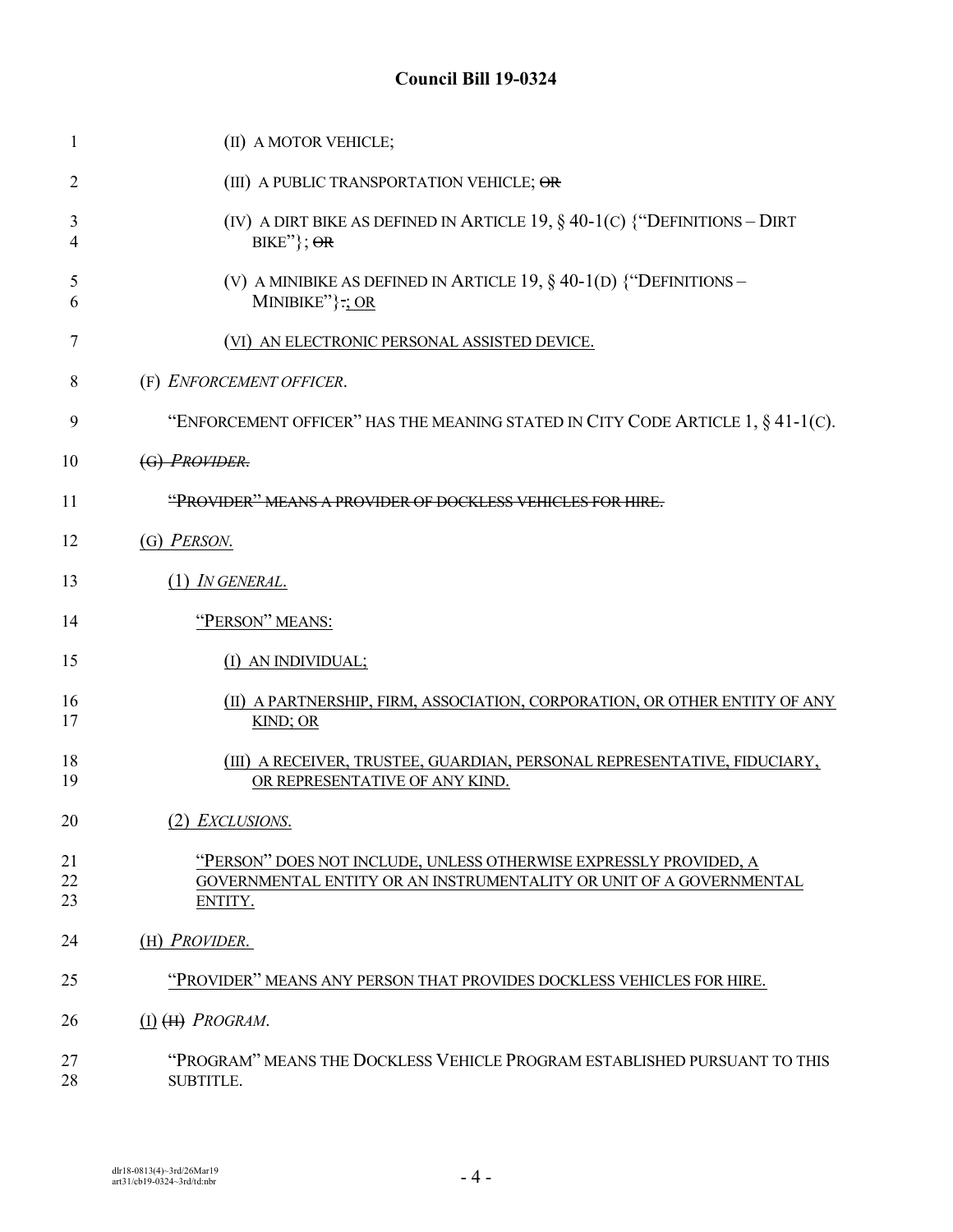- 1  $(J)$   $(H)$  *USER*.
- <sup>2</sup> "USER" MEANS ANY <del>MEMBER OF THE PUBLIC</del> INDIVIDUAL WHO OPERATES A DOCKLESS VEHICLE.
- **§ 38-2. MANDATORY, PROHIBITORY, AND PERMISSIVE TERMS.**
- (A) *MANDATORY TERMS.*
- "MUST" AND "SHALL" ARE EACH MANDATORY TERMS USED TO EXPRESS A REQUIREMENT OR TO IMPOSE A DUTY.
- (B) *PROHIBITORY TERMS.*
- "MAY NOT" AND "NO ... MAY" ARE EACH MANDATORY NEGATIVE TERMS USED TO ESTABLISH A PROHIBITION.
- (C) *PERMISSIVE TERMS.*
- 12 "MAY" IS PERMISSIVE.
- **§ 38-3. RULES AND REGULATIONS REGULATIONS.**
- (A) *IN GENERAL.*
- THE DIRECTOR MUST ADOPT RULES AND REGULATIONS TO CARRY OUT THIS SUBTITLE.
- (B) *OPPORTUNITY FOR PUBLIC COMMENT.*

#### THE DIRECTOR MAY NOT ADOPT ANY PROPOSED RULES AND REGULATIONS UNDER THIS SUBTITLE UNLESS THE PROPOSED RULES AND REGULATIONS HAVE BEEN POSTED FOR PUBLIC REVIEW AND COMMENT ON THE DEPARTMENT WEBSITE FOR AT LEAST 30 DAYS.

- (C) (B) *FILING WITH LEGISLATIVE REFERENCE*.
- A COPY OF ALL RULES AND REGULATIONS ADOPTED UNDER THIS SUBTITLE MUST BE FILED WITH THE DEPARTMENT OF LEGISLATIVE REFERENCE BEFORE THEY TAKE EFFECT.
- (D) (C) *POSTED TO DEPARTMENT WEBSITE*.
- A COPY OF ALL RULES AND REGULATIONS ADOPTED UNDER THIS SUBTITLE MUST BE POSTED ON A DEPARTMENT WEBSITE.
- **§§ 38-4 TO 38-5.** *{RESERVED}*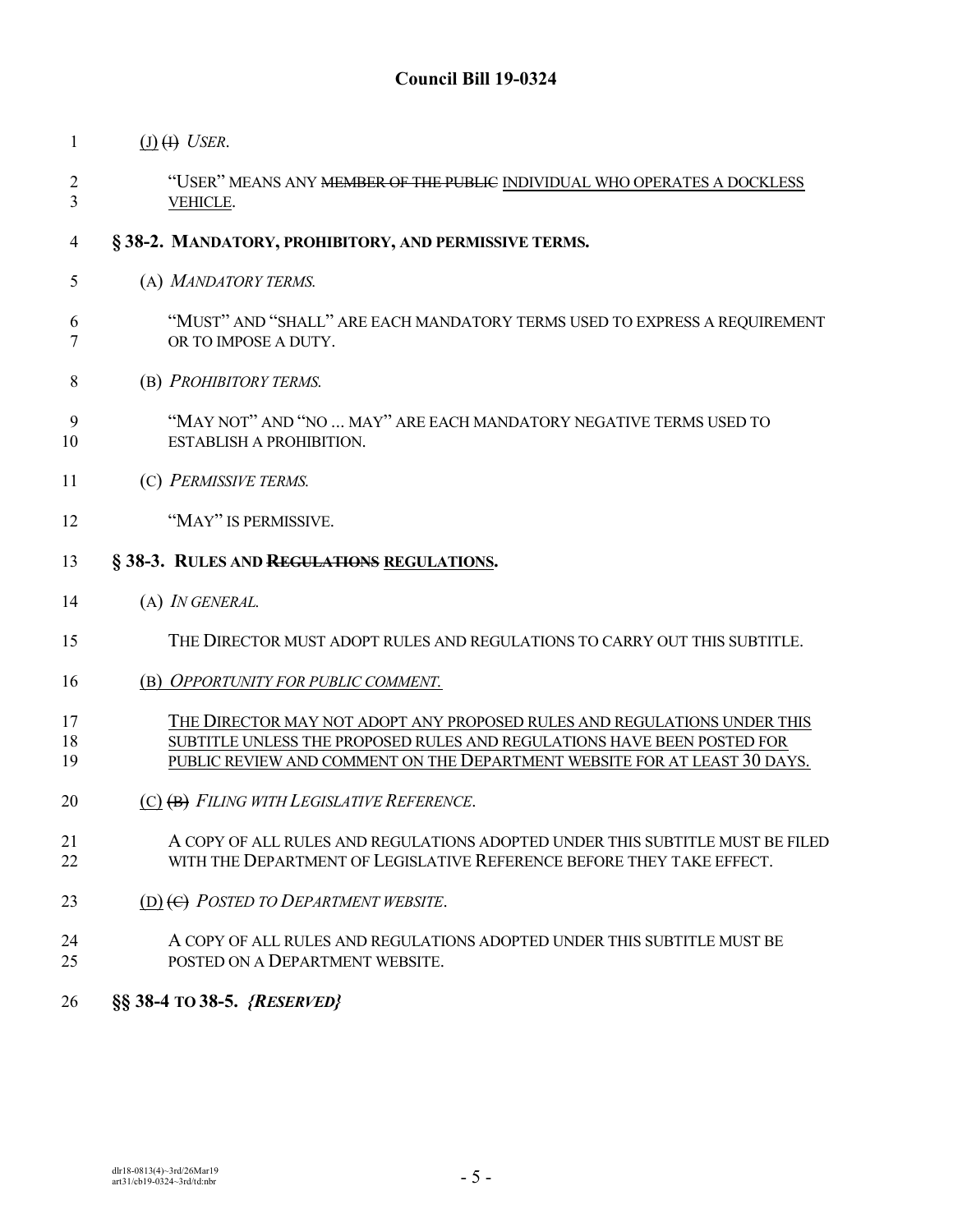| 1              | <b>PART 2. DOCKLESS VEHICLE PROGRAM</b>                                                                                                                                         |
|----------------|---------------------------------------------------------------------------------------------------------------------------------------------------------------------------------|
| $\overline{2}$ | §38-6. DOCKLESS VEHICLE PROGRAM ESTABLISHED.                                                                                                                                    |
| 3              | (A) <i>IN GENERAL</i> .                                                                                                                                                         |
| 4<br>5         | THERE IS A DOCKLESS VEHICLE PROGRAM ESTABLISHED FOR THE PURPOSE OF<br>REGULATING THE OPERATION OF DOCKLESS VEHICLES AND DOCKLESS VEHICLES FOR HIRE.                             |
| 6              | (B) DEPARTMENT OF TRANSPORTATION TO ADMINISTER.                                                                                                                                 |
| 7<br>8         | THE DEPARTMENT IS RESPONSIBLE FOR ADMINISTERING IN A MANNER CONSISTENT WITH<br>THIS SUBTITLE.                                                                                   |
| 9              | (C) COST RECOVERY.                                                                                                                                                              |
| 10<br>11<br>12 | THE COST OF PROGRAM ADMINISTRATION SHALL BE CHARGED TO THE PROVIDERS<br>THROUGH THE IMPOSITION OF FEES ESTABLISHED BY THE DEPARTMENT AND APPROVED BY<br>THE BOARD OF ESTIMATES. |
| 13             | (D) PROGRAM TERMINATION.                                                                                                                                                        |
| 14             | (1) THE PROGRAM MAY BE TERMINATED AT ANY TIME BY:                                                                                                                               |
| 15<br>16       | (I) THE DIRECTOR, WITH 60 DAYS PRIOR WRITTEN NOTICE TO THE CITY COUNCIL<br>AND ALL PROVIDERS; OR                                                                                |
| 17             | (II) ORDINANCE OF THE MAYOR AND CITY COUNCIL.                                                                                                                                   |
| 18             | (2) A TERMINATION OF THE PROGRAM OPERATES TO                                                                                                                                    |
| 19             | (I) REVOKE ALL EXISTING PERMITS ISSUED UNDER THIS SUBTITLE; AND                                                                                                                 |
| 20<br>21<br>22 | (II) REQUIRE ALL DOCKLESS VEHICLES FOR HIRE TO BE REMOVED FROM PUBLIC<br>RIGHT-OF-WAYS WITHIN 48 HOURS FROM THE EFFECTIVE DATE OF THE<br><b>TERMINATION.</b>                    |
| 23             | §38-7. SCOPE OF PROGRAM.                                                                                                                                                        |
| 24             | THE PROGRAM ESTABLISHED UNDER THIS SUBTITLE SHALL:                                                                                                                              |
| 25<br>26<br>27 | (1) PROVIDE, IN A MANNER ESTABLISHED BY THE DIRECTOR, EQUITABLE ACCESS TO<br>DOCKLESS VEHICLES FOR HIRE THROUGHOUT THE CITY AND IN UNDER SERVED AREAS;<br><b>AND</b>            |
| 28             | (2) BE LIMITED TO PERMITTING:                                                                                                                                                   |
| 29<br>30<br>31 | (I) NO MORE THAN 6 PROVIDERS, ALLOCATED, AS DETERMINED BY THE DIRECTOR,<br>AMONG THE 3 TYPES OF DOCKLESS VEHICLES PERMITTED UNDER THIS<br><b>SUBTITLE; AND</b>                  |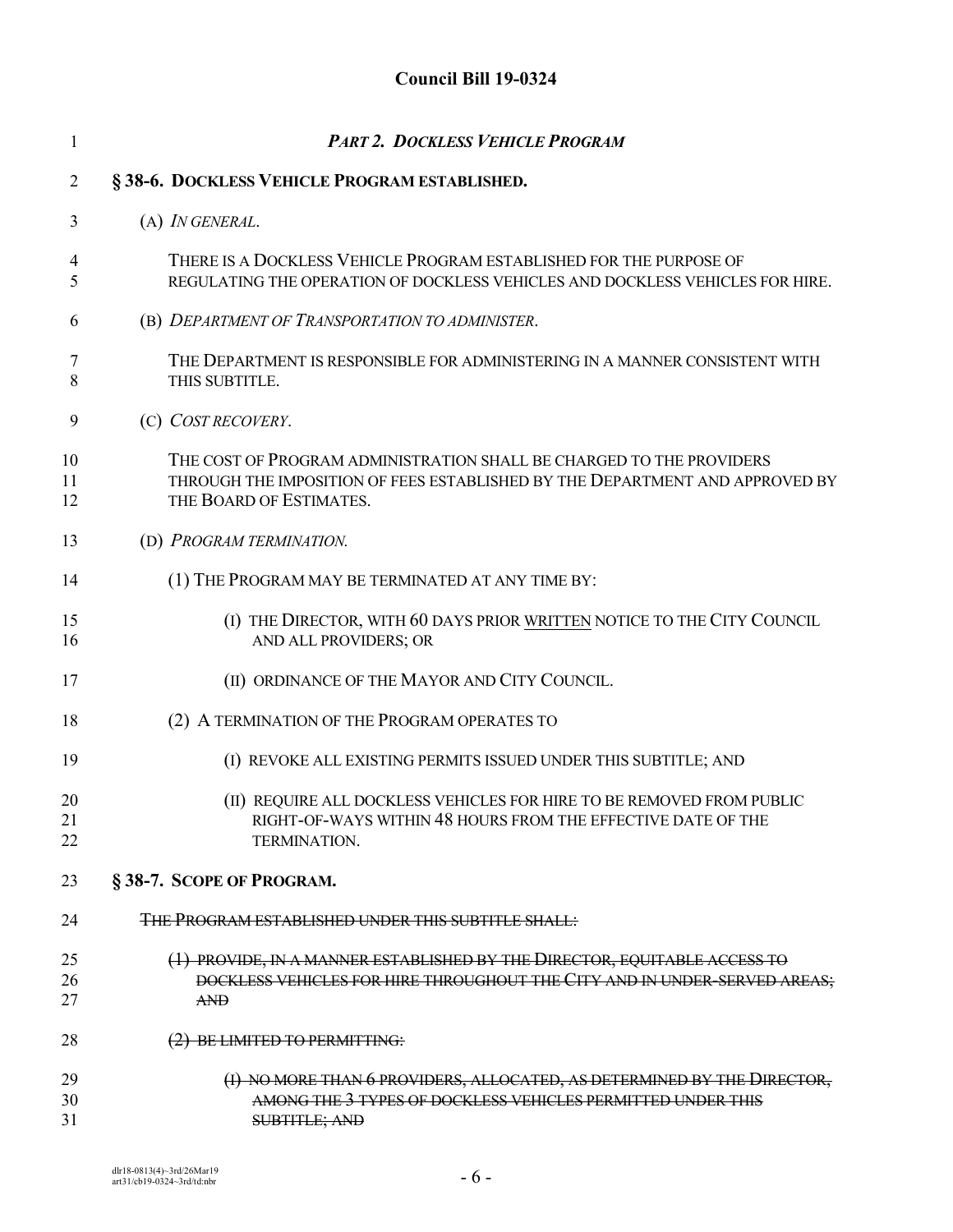| 1<br>$\overline{c}$<br>3 | (II) NO MORE THAN 12,000 DOCKLESS VEHICLES TO BE ALLOCATED, AS<br>DETERMINED BY THE DIRECTOR, AMONG THE 3 TYPES OF DOCKLESS VEHICLES<br>PERMITTED UNDER THIS SUBTITLE. |
|--------------------------|------------------------------------------------------------------------------------------------------------------------------------------------------------------------|
| 4                        | $(A)$ <i>IN GENERAL.</i>                                                                                                                                               |
|                          |                                                                                                                                                                        |
| 5                        | THE PROGRAM ESTABLISHED BY THIS SUBTITLE MUST PROVIDE, IN A MANNER                                                                                                     |
| 6                        | ESTABLISHED BY THE DIRECTOR, EQUITABLE ACCESS TO DOCKLESS VEHICLES FOR HIRE                                                                                            |
| 7                        | THROUGHOUT THE CITY AND IN UNDER-SERVED AREAS.                                                                                                                         |
| 8                        | (B) DIRECTOR TO DETERMINE.                                                                                                                                             |
| 9                        | ON AN ANNUAL BASIS, THE DIRECTOR MUST DETERMINE:                                                                                                                       |
| 10                       | (1) THE MAXIMUM AND MINIMUM NUMBER OF PROVIDERS TO BE PERMITTED UNDER                                                                                                  |
| 11                       | THIS SUBTITLE; AND                                                                                                                                                     |
| 12                       | (2) THE MAXIMUM AND MINIMUM NUMBER AND TYPES OF DOCKLESS VEHICLES                                                                                                      |
| 13                       | PERMITTED TO OPERATE UNDER THIS SUBTITLE.                                                                                                                              |
| 14                       | §38-8. PERMIT REQUIRED.                                                                                                                                                |
| 15                       | (A) IN GENERAL.                                                                                                                                                        |
|                          |                                                                                                                                                                        |
| 16<br>17                 | NO PROVIDER MAY OPERATE A DOCKLESS-VEHICLE-FOR-HIRE BUSINESS WITHOUT HAVING<br>FIRST OBTAINED A PERMIT FROM THE DIRECTOR.                                              |
|                          |                                                                                                                                                                        |
| 18                       | (B) ISSUANCE.                                                                                                                                                          |
| 19                       | THE DIRECTOR MAY ISSUE A PERMIT UNDER THIS SUBTITLE IN THE FORM THE DIRECTOR                                                                                           |
| 20                       | REQUIRES.                                                                                                                                                              |
| 21                       | §38-9. PERMIT APPLICATIONS.                                                                                                                                            |
| 22                       | $(A)$ FORM.                                                                                                                                                            |
| 23                       | AN APPLICATION FOR A PERMIT TO OPERATE A DOCKLESS-VEHICLE-FOR-HIRE BUSINESS                                                                                            |
| 24                       | MUST BE SUBMITTED IN THE FORM REQUIRED BY THE RULES AND REGULATIONS ADOPTED                                                                                            |
| 25                       | UNDER THIS SUBTITLE.                                                                                                                                                   |
| 26                       | (B) CONTENTS.                                                                                                                                                          |
| 27                       | THE PERMIT APPLICATION MUST INCLUDE:                                                                                                                                   |
| 28                       | (1) THE PROVIDER'S FULL LEGAL NAME AND ANY TRADE NAME(S) UNDER WHICH IT                                                                                                |
| 29                       | OPERATES;                                                                                                                                                              |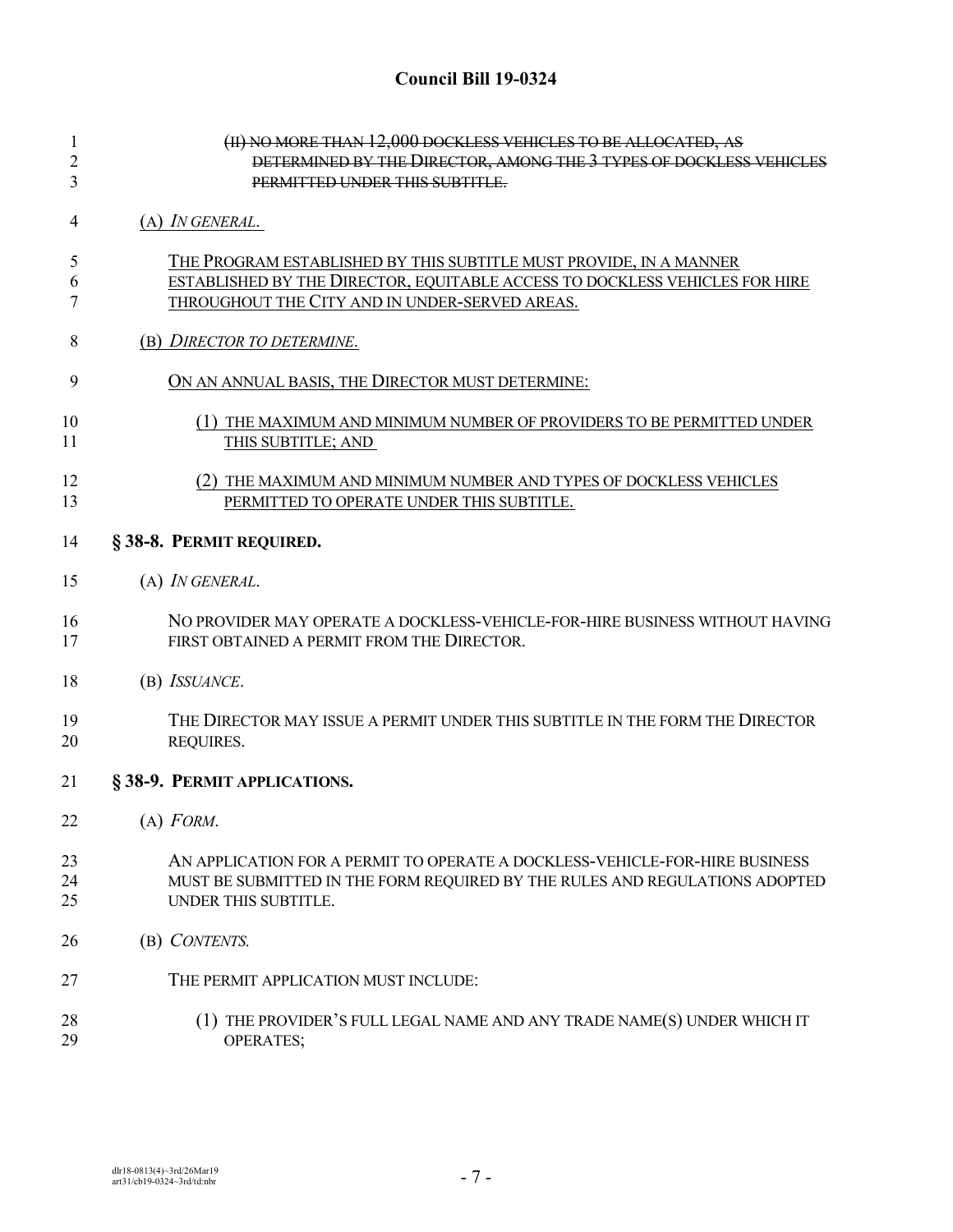| $\mathbf{1}$<br>$\mathfrak{2}$<br>3<br>4 | (2) DOCUMENTARY EVIDENCE FROM AN INSURANCE COMPANY INDICATING THAT THE<br>INSURANCE COMPANY HAS BOUND ITSELF TO PROVIDE LIABILITY INSURANCE TO<br>THE PROVIDER AS REQUIRED BY THE DIRECTOR IN THE RULES AND REGULATIONS<br>ADOPTED UNDER THIS SUBTITLE; |
|------------------------------------------|---------------------------------------------------------------------------------------------------------------------------------------------------------------------------------------------------------------------------------------------------------|
| 5                                        | (3) AN AGREEMENT TO INDEMNIFY THE CITY;                                                                                                                                                                                                                 |
| 6                                        | (4) A PERFORMANCE BOND AS PROVIDED IN $\S$ 38-23 OF THIS SUBTITLE; AND                                                                                                                                                                                  |
| 7<br>$8\,$                               | (5) ANY OTHER INFORMATION REQUIRED BY THE RULES AND REGULATIONS ADOPTED<br>UNDER THIS SUBTITLE.                                                                                                                                                         |
| 9                                        | §38-10. TERM AND RENEWAL.                                                                                                                                                                                                                               |
| 10                                       | $(A)$ TERM.                                                                                                                                                                                                                                             |
| 11<br>12                                 | A PERMIT ISSUED UNDER THIS SUBTITLE EXPIRES ON THE 1 <sup>ST</sup> ANNIVERSARY OF ITS<br>EFFECTIVE DATE AND IS RENEWABLE AS PROVIDED IN THIS SECTION.                                                                                                   |
| 13                                       | (B) RENEWAL APPLICATION.                                                                                                                                                                                                                                |
| 14<br>15                                 | THE APPLICATION FOR RENEWAL MUST BE IN THE FORM AND CONTAIN THE INFORMATION<br>REQUIRED UNDER § 38-9 OF THIS SUBTITLE.                                                                                                                                  |
| 16                                       | § 38-11. PERMIT NOT TRANSFERABLE OR SHAREABLE.                                                                                                                                                                                                          |
| 17<br>18<br>19                           | A PERMIT ISSUED UNDER THIS SUBTITLE TO ANY PROVIDER IS NOT ASSIGNABLE OR<br>TRANSFERABLE TO OR SHAREABLE WITH ANY OTHER PROVIDER NOT IDENTIFIED IN THE<br>PERMIT.                                                                                       |
| 20                                       | § 38-12. DATA SHARING REQUIREMENTS.                                                                                                                                                                                                                     |
| 21                                       | (A) IN GENERAL.                                                                                                                                                                                                                                         |
| 22<br>23                                 | AS A CONDITION TO HOLDING A PERMIT, A PROVIDER MUST SUBMIT DATA AND REPORTS AS<br>REQUIRED BY THE DIRECTOR IN A FORMAT DETERMINED BY THE DIRECTOR.                                                                                                      |
| 24                                       | (B) CONFIDENTIALITY.                                                                                                                                                                                                                                    |
| 25<br>26                                 | (1) EXCEPT AS OTHERWISE REQUIRED BY LAW, THE DATA AND REPORTS PROVIDED TO THE<br>DEPARTMENT UNDER THIS SECTION MUST BE KEPT CONFIDENTIAL.                                                                                                               |
| 27<br>28                                 | (2) IF DISCLOSURE OF THE DATA AND REPORTS IS REQUIRED BY LAW, THE DEPARTMENT<br>MUST PROVIDE THE PROVIDER WITH REASONABLE PRIOR NOTICE OF THE DISCLOSURE.                                                                                               |
| 29                                       | (C) USER PRIVACY PROTECTIONS.                                                                                                                                                                                                                           |
| 30<br>31                                 | (1) A PROVIDER MUST ESTABLISH A PRIVACY POLICY APPROVED BY THE DEPARTMENT<br>THAT SAFEGUARDS USER INFORMATION.                                                                                                                                          |
|                                          |                                                                                                                                                                                                                                                         |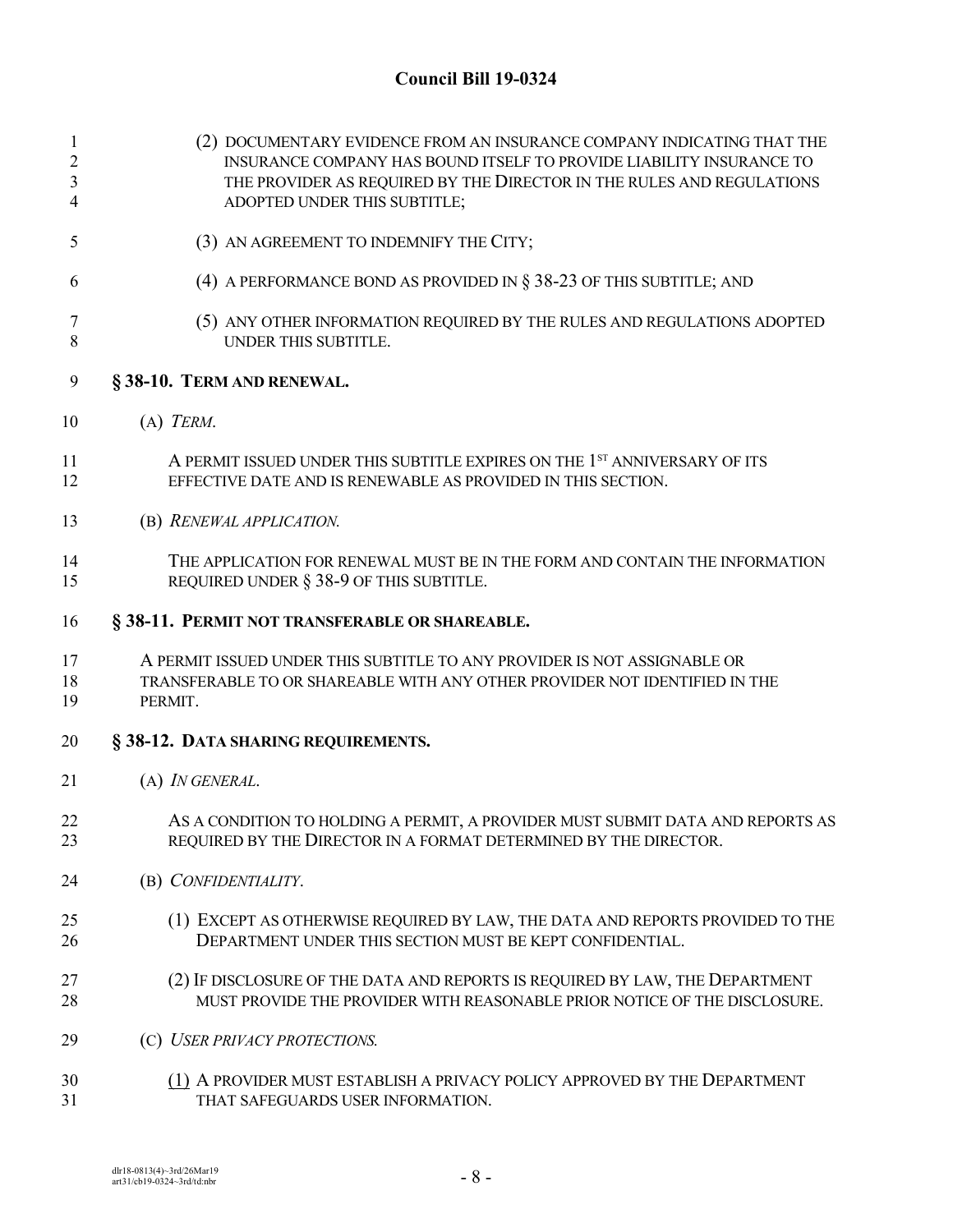| 1              | (2) THE DATA AND REPORTS PROVIDED TO THE DEPARTMENT UNDER THIS SECTION MAY   |
|----------------|------------------------------------------------------------------------------|
| $\overline{2}$ | NOT INCLUDE INFORMATION THAT CAN REASONABLY BE USED TO CONTACT OR            |
| 3              | DISTINGUISH A PERSON, INCLUDING IP ADDRESSES OR DEVICE IDENTIFIERS.          |
| 4              | (D) DEPARTMENTAL REPORTS.                                                    |
| 5              | (1) THE DEPARTMENT MUST REPORT THE DATA PROVIDED UNDER THIS SECTION ON THE   |
| 6              | DEPARTMENT'S WEBSITE.                                                        |
| 7              | (2) THE CONTENT AND TIMING OF THE DATA REPORTED UNDER THIS SUBSECTION MUST   |
| 8              | BE:                                                                          |
| 9              | (A) DETERMINED BY THE DIRECTOR; AND                                          |
| 10             | (B) COMPLIANT WITH ALL APPLICABLE LAWS.                                      |
| 11             | §38-13. PERMIT REVOCATION.                                                   |
| 12             | (A) <i>IN GENERAL</i> .                                                      |
| 13             | AFTER A HEARING CONDUCTED IN ACCORDANCE WITH THE RULES AND REGULATIONS       |
| 14             | ADOPTED UNDER THIS SUBTITLE AND WITH PROPER NOTICE TO THE PROVIDER, THE      |
| 15             | DEPARTMENT MAY REVOKE A PERMIT IF THE DEPARTMENT FINDS THAT THE PROVIDER:    |
| 16             | (1) INTENTIONALLY OR KNOWINGLY MADE A FALSE STATEMENT AS TO A MATERIAL       |
| 17             | MATTER ON THE PERMIT APPLICATION;                                            |
| 18             | (2) FAILED TO MAINTAIN THE LIABILITY INSURANCE REQUIRED BY THE DIRECTOR IN   |
| 19             | THE RULES AND REGULATIONS ADOPTED UNDER THIS SUBTITLE;                       |
| 20             | (3) FAILED TO SUPPLY THE DATA REQUIRED UNDER THIS SUBTITLE OR THE RULES AND  |
| 21             | REGULATIONS ADOPTED UNDER THIS SUBTITLE;                                     |
| 22             | (4) FAILED TO PAY ANY FEES AND TAXES REQUIRED UNDER THIS SUBTITLE OR THE     |
| 23             | <b>BALTIMORE CITY CODE; OR</b>                                               |
| 24             | (5) FAILED TO PROVIDE A PERFORMANCE BOND AS PROVIDED IN $\S$ 38-23 OF THIS   |
| 25             | SUBTITLE; OR.                                                                |
| 26             | WAS CONVICTED TWICE WITHIN A 12-MONTH PERIOD OF A VIOLATION OF THIS          |
| 27             | SUBTITLE.                                                                    |
| 28             | (B) FORM AND EFFECT OF REVOCATION.                                           |
| 29             | (1) ANY REVOCATION UNDER THIS SECTION MUST BE IN WRITING FROM THE DEPARTMENT |
| 30             | AND SPECIFY THE REASONS FOR THE ACTION.                                      |
| 31             | (2) A PROVIDER RECEIVING A REVOCATION UNDER THIS SECTION IS PROHIBITED FROM  |
| 32             | APPLYING FOR A PERMIT UNDER THIS SUBTITLE FOR 2 YEARS FROM THE DATE OF THE   |
| 33             | REVOCATION.                                                                  |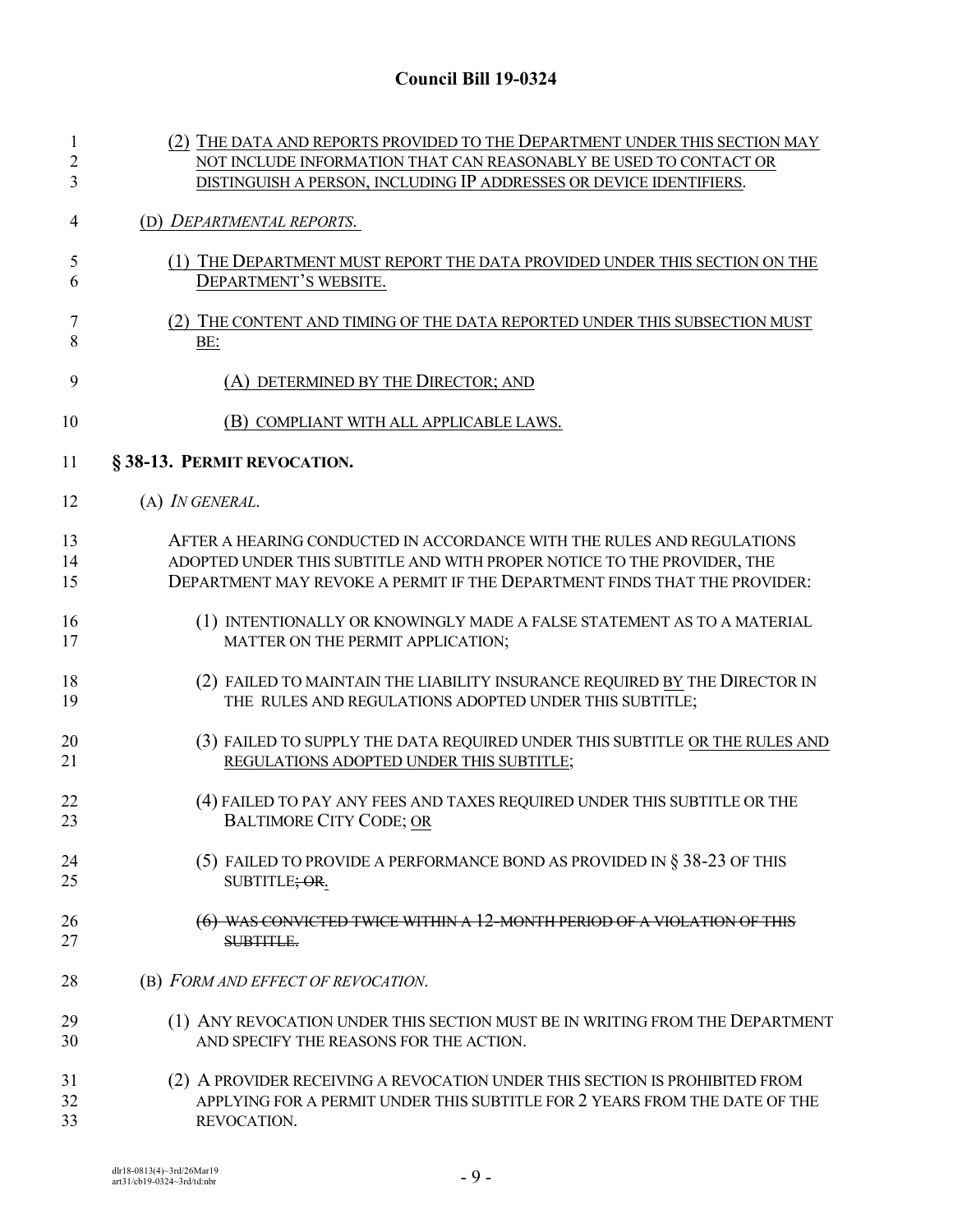### **§ 38-14. APPEALS.**

- (A) *IN GENERAL*.
- A PROVIDER AGGRIEVED BY A DECISION OF THE DEPARTMENT MAY APPEAL THAT DECISION TO THE DIRECTOR IN WRITING WITHIN 10 DAYS OF THE DEPARTMENT'S DECISION.
- (B) *DECISION*.
- THE DIRECTOR MUST ISSUE A WRITTEN DECISION WITHIN 30 DAYS OF RECEIPT OF THE PROVIDER'S APPEAL.

#### **§ 38-15. DATA BREACHES.**

- IF A PROVIDER DETERMINES THAT A BREACH OF ITS DATA SYSTEM HAS OCCURRED AND THAT THE BREACH HAS PLACED USER PERSONAL INFORMATION AT RISK, THE PROVIDER MUST, WITHIN 48 HOURS OF THAT DETERMINATION, NOTIFY THE DEPARTMENT AND ALL CURRENT AND PRIOR USERS OF THE BREACH AND THE LIKELY CONSEQUENCES OF THE BREACH.
- **§§ 38-16 TO 38-17.** *{RESERVED}*
- *PART 3. STANDARDS OF OPERATION*

#### **§ 38-18. UNLAWFUL OPERATION.**

- AN E-BIKE OR E-SCOOTER MAY NOT BE RIDDEN OPERATED:
- (1) IN A MANNER THAT VIOLATES APPLICABLE STATE OR LOCAL LAW;
- (2) AT SPEEDS THAT EXCEEDS 15 MILES PER HOUR FOR E-SCOOTERS AND 20 MILES PER HOUR FOR E-BIKES WHEN PROPELLED SOLELY BY THE ELECTRIC MOTOR AND WITHOUT 21 MANUAL POWER;
- (3) BY A PERSON YOUNGER THAN 16-YEARS OF AGE WITHOUT A HELMET;
- (4) WITH A PASSENGER, UNLESS THE E-BIKE OR E-SCOOTER IS DESIGNED TO CARRY A 24 PASSENGER;
- (5) WITHOUT THE USE OF A HEADLIGHT OR HEADLAMP AFTER DUSK, BEFORE DAWN, OR WHEN THE SAFE OPERATION OF A VEHICLE REQUIRES THE USE OF HEADLIGHT OR HEADLAMP;
- 28 (6) ON A PUBLIC RIGHT-OF-WAY <del>WITH A POSTED SPEED THAT EXCEEDS 30 MILES PER HOUR</del><br>29 WHERE BICYCLES ARE ALSO PROHIBITED. WHERE BICYCLES ARE ALSO PROHIBITED;
- (7) ON A SIDEWALK, UNLESS THE POSTED SPEED ON THE ABUTTING PUBLIC RIGHT-OF-WAY EXCEEDS 30 MILES PER HOUR IS 30 MILES PER HOUR OR GREATER AND THE SPEED OF THE E-BIKE OR E-SCOOTER ON THE SIDEWALK DOES NOT EXCEED 6 MILES PER HOUR;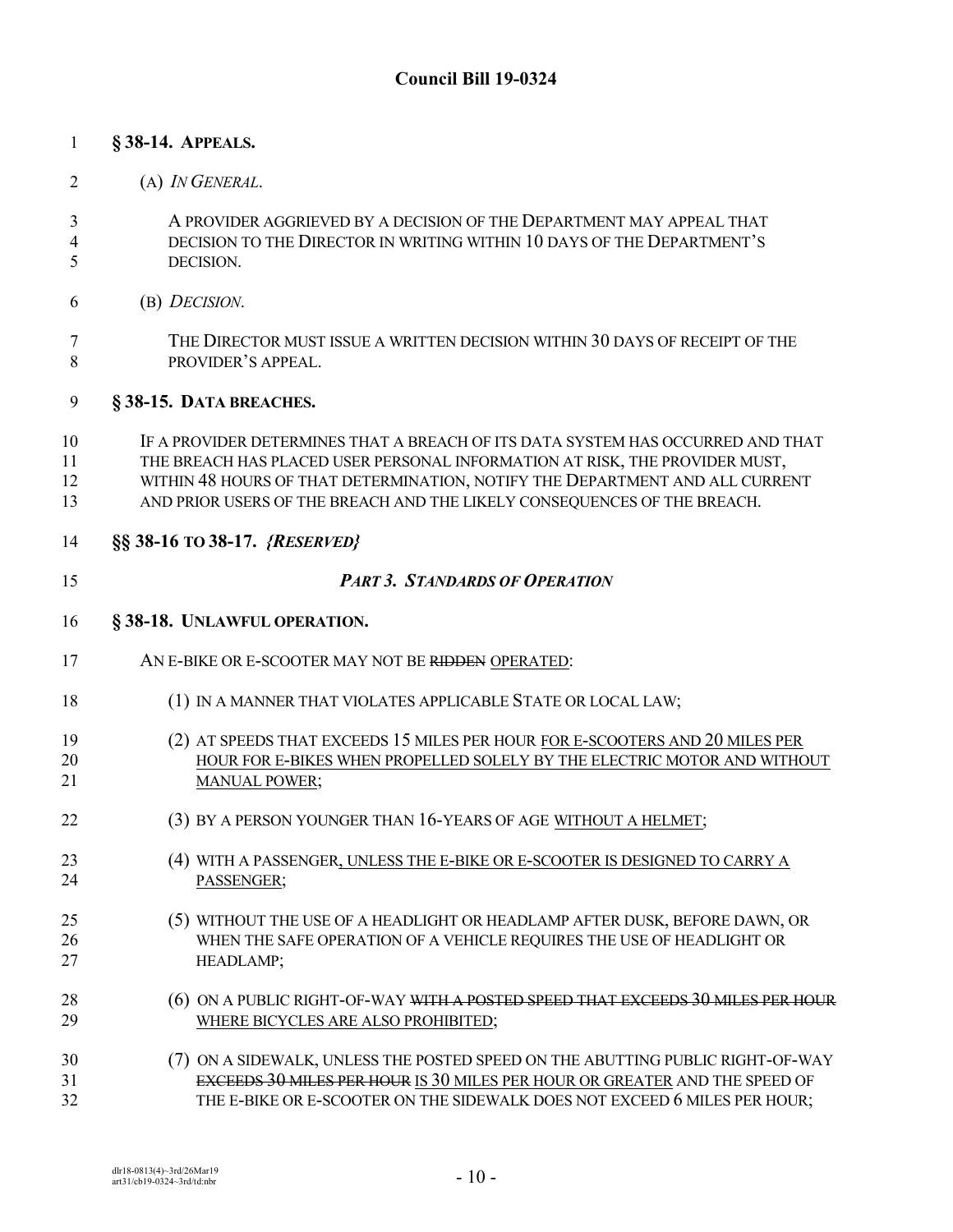| 1<br>$\overline{2}$ | (8) WHILE CARRYING A PACKAGE, BUNDLE, OR OTHER ARTICLE THAT PREVENTS THE USER<br>FROM KEEPING BOTH HANDS ON THE HANDLEBARS; OR                                                |
|---------------------|-------------------------------------------------------------------------------------------------------------------------------------------------------------------------------|
| 3<br>$\overline{4}$ | (9) WHILE PHYSICALLY CONTROLLING MORE THAN ONE E-BIKE OR E-SCOOTER DOCKLESS<br>VEHICLE.                                                                                       |
| 5                   | §38-19. UNLAWFUL PARKING.                                                                                                                                                     |
| 6                   | (A) PUBLIC STREETS AND ALLEYS.                                                                                                                                                |
| 7<br>$\,8\,$<br>9   | A DOCKLESS VEHICLE MAY NOT BE PARKED ON A PUBLIC STREET OR ALLEY UNLESS THE<br>DIRECTOR HAS DESIGNATED AN AREA SPECIALLY-DESIGNED TO ACCOMMODATE DOCKLESS<br>VEHICLE PARKING. |
| 10                  | (B) SIDEWALKS.                                                                                                                                                                |
| 11<br>12            | UNLESS OTHERWISE PROHIBITED BY LAW, RULE, OR REGULATION THAT SPECIFICALLY<br>PROHIBITS PARKING ON A SIDEWALK, DOCKLESS VEHICLES MAY BE PARKED:                                |
| 13                  | (1) ON ANY SIDEWALK; OR                                                                                                                                                       |
| 14<br>15            | (2) ONLY AT DESIGNATED LOCATIONS ON SIDEWALKS AS DETERMINED BY THE<br>DIRECTOR.                                                                                               |
| 16                  | (C) MISCELLANEOUS LOCATIONS.                                                                                                                                                  |
| 17                  | A DOCKLESS VEHICLE MAY NOT BE PARKED IN:                                                                                                                                      |
| 18                  | (1) A DRIVEWAY WITHOUT THE PERMISSION OF THE OWNER OF THE DRIVEWAY;                                                                                                           |
| 19                  | (2) AN AREA RESERVED FOR SIDEWALK DINING;                                                                                                                                     |
| 20<br>21<br>22      | (3) A TRANSIT ZONE, INCLUDING BUS STOPS, SHELTERS, AND PASSENGER-WAITING<br>AREAS, EXCEPT AT DESIGNATED AREAS WITHIN A TRANSIT ZONE, AS DETERMINED<br>BY THE DIRECTOR;        |
| 23                  | (4) A LOADING ZONE;                                                                                                                                                           |
| 24                  | (5) A PARKING ZONE DEDICATED TO ACCESSIBLE PARKING;                                                                                                                           |
| 25<br>26            | (6) A MANNER THAT REDUCES THE PEDESTRIAN ZONE TO LESS THAN 4 FEET OR THAT<br>OTHERWISE PROHIBITS THE FREE FLOW OF PEDESTRIAN TRAFFIC;                                         |
| 27<br>28            | (7) A MANNER THAT INTERFERES WITH PLACES OF ACCESS FOR PERSONS WITH<br>DISABILITIES AS REQUIRED BY THE AMERICANS WITH DISABILITIES ACT; OR                                    |
| 29                  | (8) A MANNER OR LOCATION PROHIBITED BY THE DIRECTOR BY RULE OR REGULATION.                                                                                                    |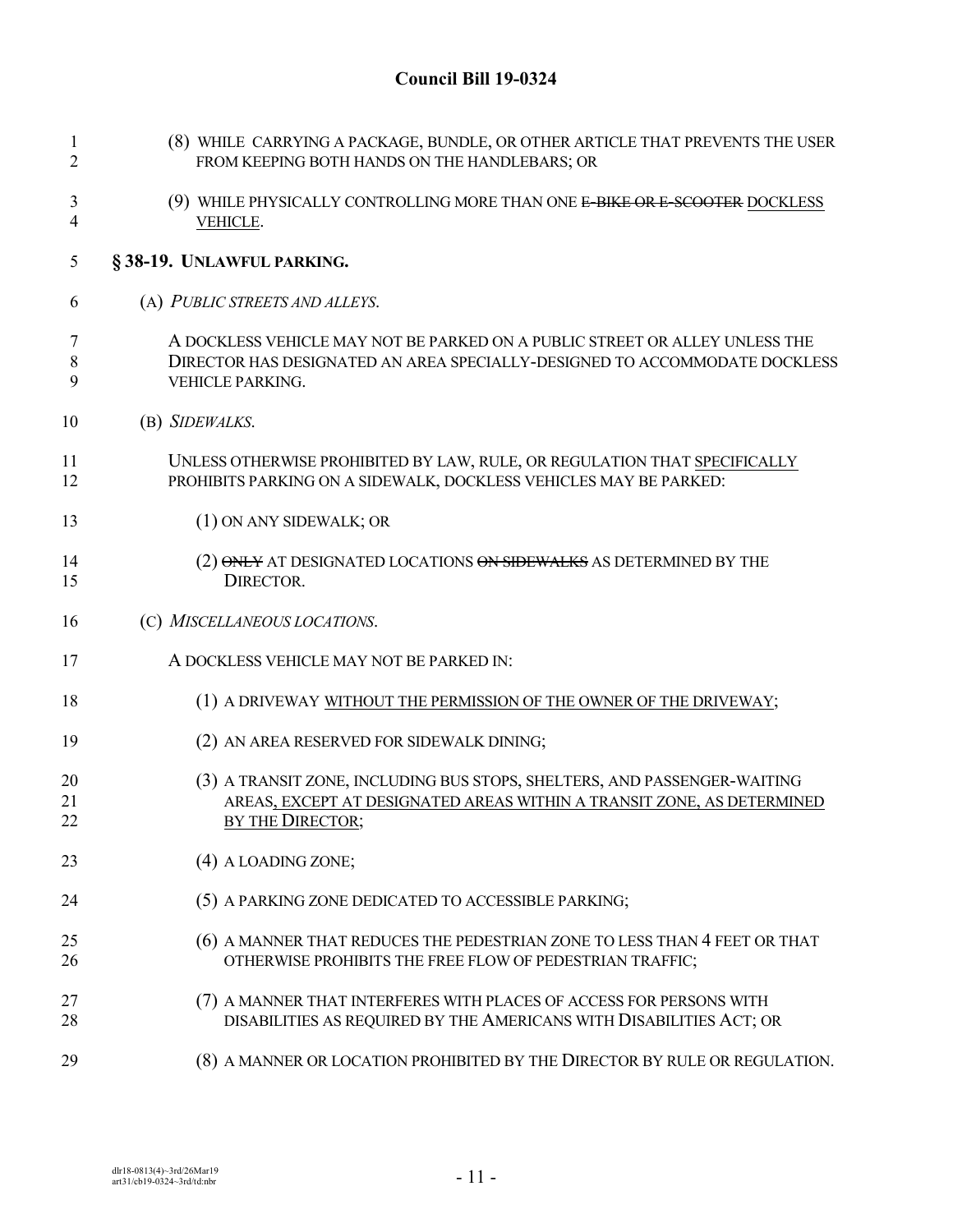- (D) *DISCARDED PARKED DOCKLESS VEHICLES*.
- DOCKLESS VEHICLES MUST BE PARKED IN A STANDING UPRIGHT POSITION.

### **§ 38-20. USER EDUCATION.**

- (A) *IN GENERAL.*
- A PROVIDER MUST EDUCATE ITS USERS IN THE LAWS, RULES, AND REGULATIONS APPLICABLE TO THE RIDING, OPERATION, AND PARKING OF DOCKLESS VEHICLES.
- (B) *PUBLICATION.*

8 AS A COMPONENT OF THE EDUCATION REQUIRED UNDER THIS SECTION, A PROVIDER MUST MAKE VISIBLE ON ITS DOCKLESS VEHICLES OR PUBLISH ON ITS MOBILE APPLICATION, OR 10 BOTH, THE STANDARDS OF OPERATION SET FORTH IN  $\frac{238-17}{200}$  AND  $\frac{38-18}{200}$  § 38-18 and 11 § 38-19 OF THIS SUBTITLE OR THE RULES AND REGULATIONS ADOPTED UNDER THIS SUBTITLE.

### **§ 38-21. ADVERTISING PROHIBITED.**

A PROVIDER MAY NOT DISPLAY THIRD PARTY ADVERTISING ON ITS DOCKLESS VEHICLES.

#### **§ 38-22. PROVIDER OPERATIONAL RESPONSIBILITIES.**

- A PROVIDER MUST:
- (1) OPERATE A 24-HOUR CUSTOMER SERVICE PHONE NUMBER FOR USERS, THE GENERAL PUBLIC, AND CITY OFFICIALS TO REPORT DOCKLESS VEHICLES THAT ARE INOPERABLE OR SUSPECTED OF BEING OPERATED OR PARKED IN APPARENT VIOLATION OF THE LAW;
- 20 (2) REMOVE ITS DOCKLESS VEHICLES FROM ANY PUBLIC RIGHT-OF-WAY BETWEEN DUSK 21 AND DAWN DURING THE HOURS AS DETERMINED BY THE DIRECTOR IN THE RULES AND REGULATIONS ADOPTED UNDER THIS SUBTITLE;
- (3) ENSURE THAT ITS DOCKLESS VEHICLES ARE PARKED AS REQUIRED BY LAW, RULE, OR REGULATION;
- (4) REMOVE OR REPOSITION ITS DOCKLESS VEHICLES THAT ARE PARKED ILLEGALLY 26 WITHIN A TIME DETERMINED BY THE DIRECTOR; WITHIN 2 HOURS OF BEING NOTIFIED 27 BY THE DEPARTMENT OR ANY OTHER GOVERNMENT AGENCY OF A VIOLATION;
- 28 (5) REMOVE OR REPOSITION ITS DOCKLESS VEHICLES THAT ARE PARKED ILLEGALLY 29 WITHIN 6 HOURS OF BEING NOTIFIED BY THE PUBLIC;
- (5) (6) ENSURE THAT ITS DOCKLESS VEHICLES ADHERE TO APPLICABLE NATIONAL SAFETY STANDARDS;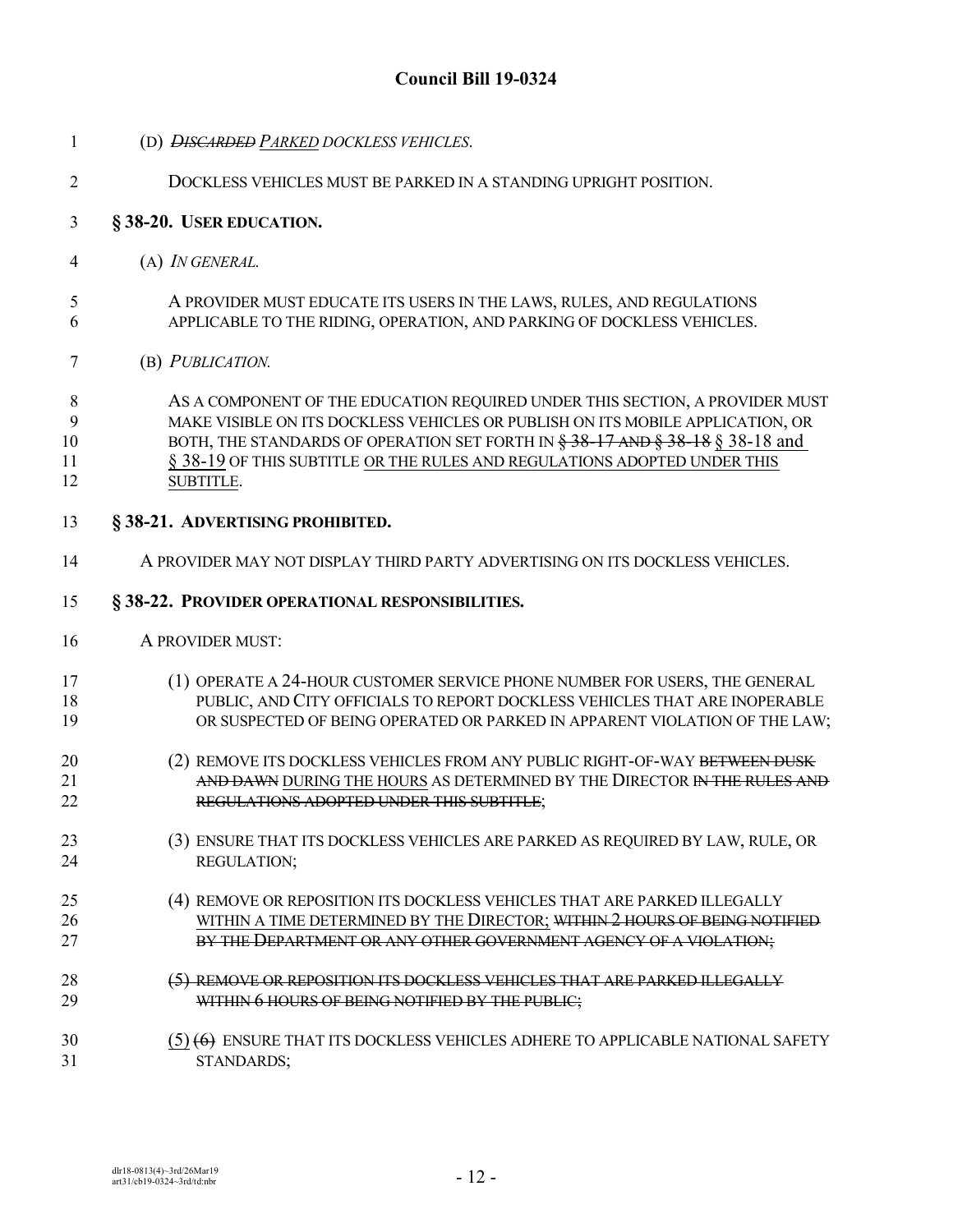| $\mathbf{1}$   | $(6)$ $(7)$ ENSURE THAT ITS OPERATIONS ADHERE TO THE REQUIREMENTS OF EQUITABLE |
|----------------|--------------------------------------------------------------------------------|
| $\overline{c}$ | ACCESS AS DETERMINED BY THE DIRECTOR IN THE RULES AND REGULATIONS ADOPTED      |
| 3              | UNDER THIS SUBTITLE; AND                                                       |
| 4              | $(7)$ $(8)$ COMPLY WITH ALL OTHER REQUIREMENTS ESTABLISHED BY THE DIRECTOR FOR |
| 5              | THE OPERATION OF DOCKLESS VEHICLES FOR HIRE.                                   |
| 6              | §38-23. PERFORMANCE BOND.                                                      |
| 7              | (A) <i>IN GENERAL</i> .                                                        |
| 8              | PROVIDERS MUST PROVIDE A PERFORMANCE BOND IN AN AMOUNT AND FORM SPECIFIED BY   |
| 9              | THE DIRECTOR.                                                                  |
| 10             | $(B)$ <i>USE</i> .                                                             |
| 11             | THE FUNDS AVAILABLE FROM THE BOND REQUIRED BY THIS SECTION SHALL BE APPLIED TO |
| 12             | PAY FOR:                                                                       |
| 13             | (1) DAMAGE TO PUBLIC PROPERTY CAUSED BY A PROVIDER'S DOCKLESS VEHICLES; OR     |
| 14             | (2) THE REMOVAL AND STORAGE OF A PROVIDER'S DOCKLESS VEHICLES THAT ARE         |
| 15             | PARKED ILLEGALLY.                                                              |
| 16             | § 38-24. SEIZURE.                                                              |
| 17             | (A) IN GENERAL.                                                                |
| 18             | A DOCKLESS VEHICLE FOR HIRE IS SUBJECT TO SEIZURE IF IT IS PARKED OR USED IN   |
| 19             | VIOLATION OF THIS SUBTITLE.                                                    |
| 20             | (B) WARRANT NOT NECESSARY.                                                     |
| 21             | (1) AN ENFORCEMENT OFFICER NEED NOT HAVE A WARRANT IN ORDER TO SEIZE A         |
| 22             | DOCKLESS VEHICLE FOR HIRE IN VIOLATION OF THIS SUBTITLE IF:                    |
| 23             | THE ENFORCEMENT OFFICER HAS PROBABLE CAUSE TO BELIEVE THAT THE                 |
| 24             | DOCKLESS VEHICLE FOR HIRE HAS BEEN PARKED OR USED IN VIOLATION OF THIS         |
| 25             | <b>SUBTITLE; AND</b>                                                           |
| 26             | (II) A WARRANT IS NOT CONSTITUTIONALLY REQUIRED UNDER THE                      |
| 27             | CIRCUMSTANCES.                                                                 |
| 28             | (2) WHENEVER AN ENFORCEMENT OFFICER SEIZES A DOCKLESS VEHICLE FOR HIRE UNDER   |
| 29             | THIS SECTION, THE ENFORCEMENT OFFICER MAY CAUSE IT TO BE MOVED TO A PLACE      |
| 30             | DESIGNATED BY THE DEPARTMENT.                                                  |
| 31             | (3) ON THE SEIZURE OF A DOCKLESS VEHICLE FOR HIRE UNDER THIS SECTION, THE      |
| 32             | DEPARTMENT MUST PROMPTLY NOTIFY THE PROVIDER OF:                               |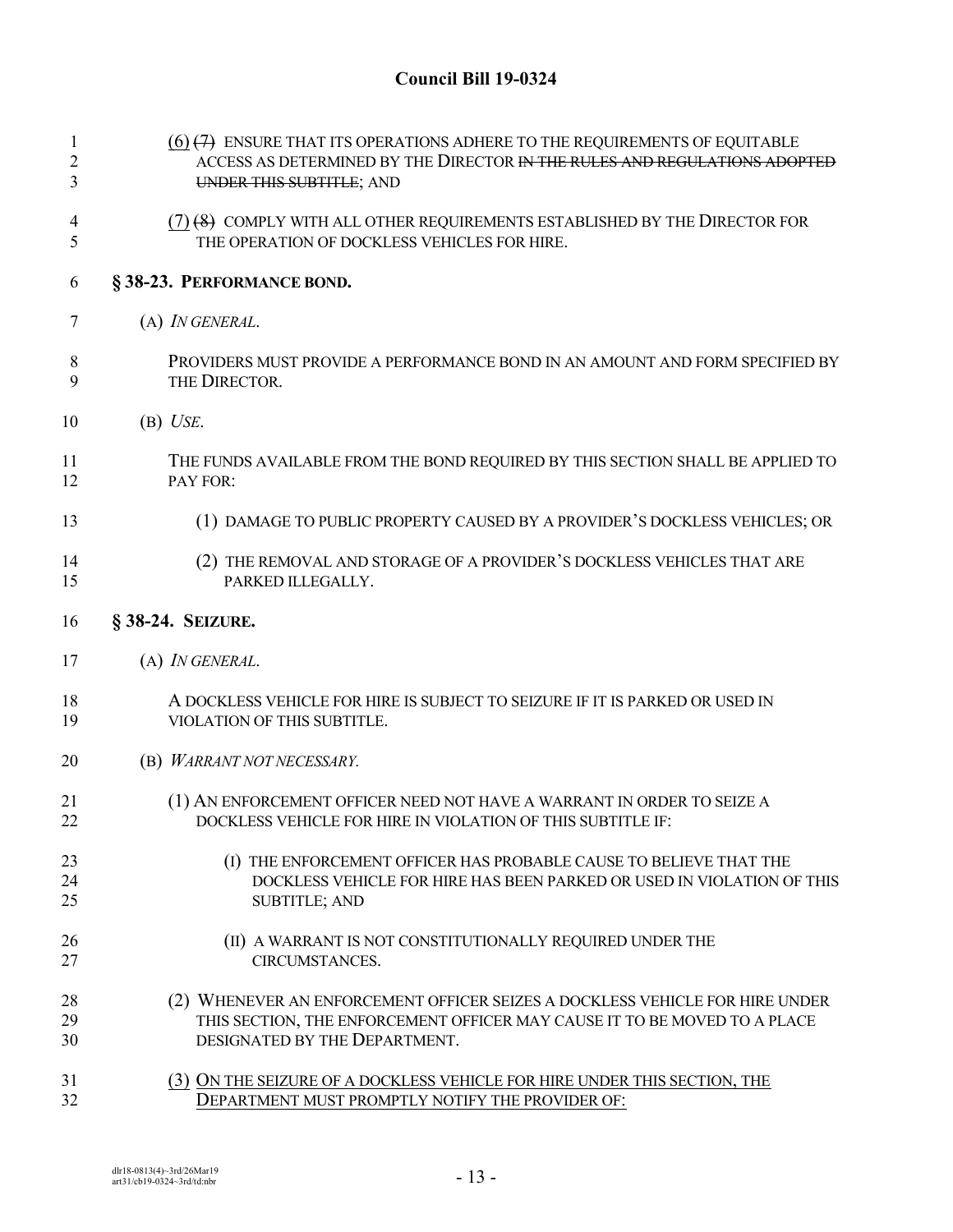| 1              | (I) THE REASON FOR SEIZURE;                                                                                                                                                                                                                         |
|----------------|-----------------------------------------------------------------------------------------------------------------------------------------------------------------------------------------------------------------------------------------------------|
| 2              | (II) THE LOCATION OF THE SEIZED DOCKLESS VEHICLE FOR HIRE; AND                                                                                                                                                                                      |
| 3              | (III) THE AMOUNT OF THE FEES, IF ANY, ASSOCIATED WITH THE SEIZURE.                                                                                                                                                                                  |
| 4              | (C) VEHICLES RETURNED ON PAYMENT.                                                                                                                                                                                                                   |
| 5<br>6<br>7    | ANY DOCKLESS VEHICLE FOR HIRE SEIZED UNDER THIS SECTION MUST BE RETURNED TO ITS<br>PROVIDER ON PAYMENT FROM FUNDS PROVIDED BY THE PERFORMANCE BOND REQUIRED<br>BY § 38-23 OF THIS SUBTITLE.                                                         |
| 8              | (D) RULES AND REGULATIONS.                                                                                                                                                                                                                          |
| 9<br>10        | THE RULES AND REGULATIONS ADOPTED UNDER THIS SUBTITLE MUST INCLUDE THE<br>ADMINISTRATION AND PROCESSES NECESSARY TO IMPLEMENT THIS SECTION.                                                                                                         |
| 11             | §§ 38-25 TO 38-26. {RESERVED}                                                                                                                                                                                                                       |
| 12             | <b>PART 4. PENALTIES AND ENFORCEMENT</b>                                                                                                                                                                                                            |
| 13             | § 38-27. ENFORCEMENT BY CITATION.                                                                                                                                                                                                                   |
| 14             | (A) IN GENERAL.                                                                                                                                                                                                                                     |
| 15<br>16       | IN ADDITION TO ANY OTHER CIVIL OR CRIMINAL REMEDY OR ENFORCEMENT PROCEDURE,<br>THIS SUBTITLE MAY BE ENFORCED BY ISSUANCE OF:                                                                                                                        |
| 17<br>18       | (1) AN ENVIRONMENTAL CITATION AS AUTHORIZED BY THE CITY CODE ARTICLE 1,<br>SUBTITLE 40 {"ENVIRONMENTAL CONTROL BOARD"}; OR                                                                                                                          |
| 19<br>20       | (2) A CIVIL CITATION AS AUTHORIZED BY THE CITY CODE ARTICLE 1, SUBTITLE 41<br>{"CIVIL CITATIONS"}.                                                                                                                                                  |
| 21             | (B) PROCESS NOT EXCLUSIVE.                                                                                                                                                                                                                          |
| 22<br>23       | THE ISSUANCE OF A CITATION TO ENFORCE THIS SUBTITLE DOES NOT PRECLUDE PURSUING<br>ANY OTHER CIVIL OR CRIMINAL REMEDY OR ENFORCEMENT ACTION AUTHORIZED BY LAW.                                                                                       |
| 24             | (C) EACH DAY A SEPARATE OFFENSE.                                                                                                                                                                                                                    |
| 25             | EACH DAY THAT A VIOLATION CONTINUES IS SEPARATE OFFENSE.                                                                                                                                                                                            |
| 26             | § 38-28. CRIMINAL PENALTIES.                                                                                                                                                                                                                        |
| 27             | $(A)$ IN GENERAL.                                                                                                                                                                                                                                   |
| 28<br>29<br>30 | EXCEPT AS OTHERWISE SPECIFIED, ANY PERSON WHO VIOLATES ANY PROVISIONS OF THIS<br>SUBTITLE OR OF THE RULES AND REGULATIONS ADOPTED UNDER THIS SUBTITLE IS GUILTY<br>OF A MISDEMEANOR AND, ON CONVICTION, IS SUBJECT TO FINE OF NOT MORE THAN \$1,000 |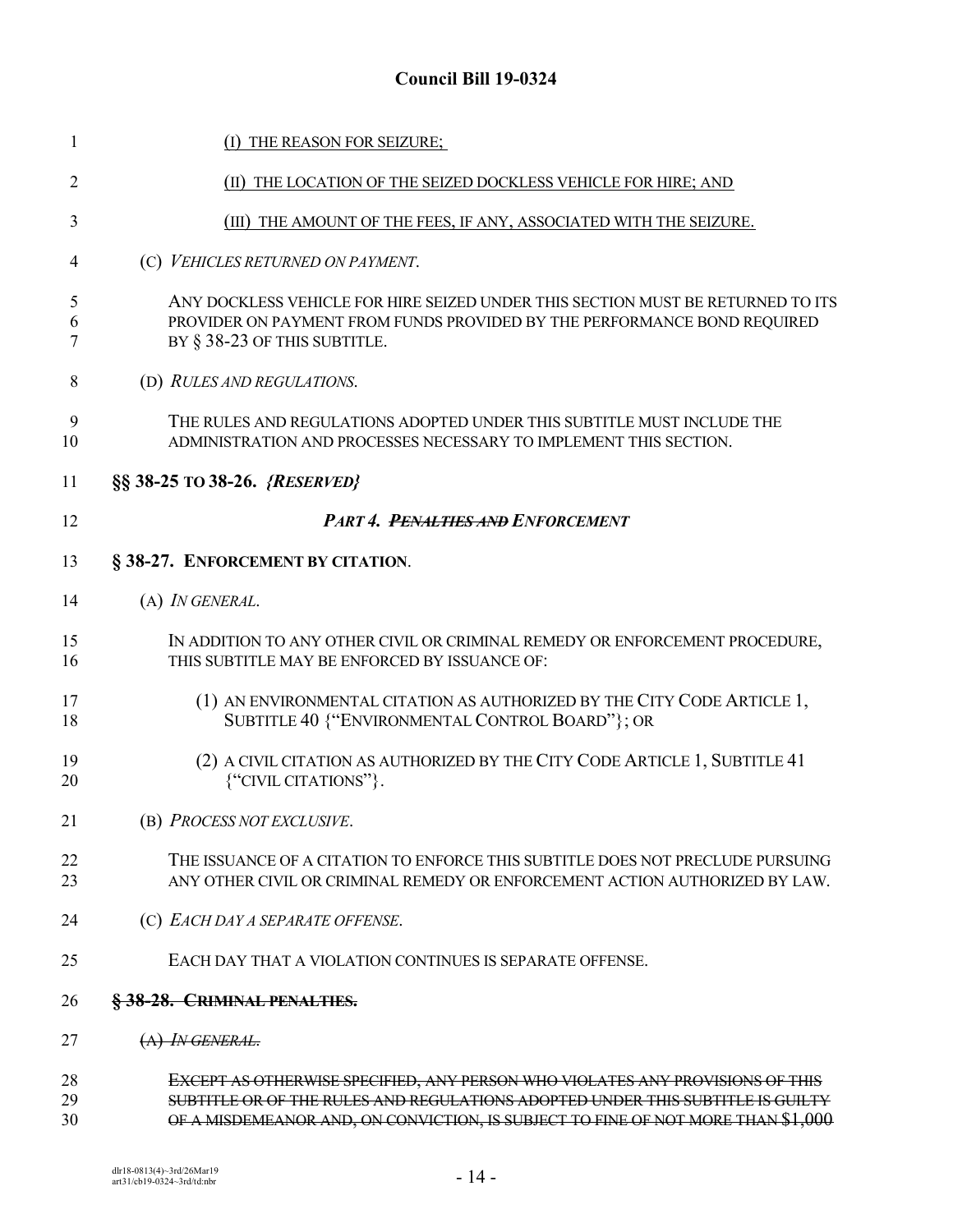| $\mathbf{1}$<br>2 | OR TO IMPRISONMENT FOR NOT MORE THAN 30 DAYS OR TO BOTH FINE AND IMPRISONMENT<br><b>FOR EACH OFFENSE.</b>          |
|-------------------|--------------------------------------------------------------------------------------------------------------------|
| 3                 | (B) EACH DAY A SEPARATE OFFENSE.                                                                                   |
| 4                 | <u>EACH DAY THAT A VIOLATION CONTINUES IS SEPARATE OFFENSE.</u>                                                    |
| 5                 | <b>Article 1. Mayor, City Council, and Municipal Agencies</b>                                                      |
| 6                 | <b>Subtitle 40. Environmental Control Board</b>                                                                    |
| 7                 | § 40-14. Violations to which subtitle applies.                                                                     |
| 8                 | (e) Provisions and penalties enumerated.                                                                           |
| 9                 | (5) Article 31. Transit and Traffic                                                                                |
| 10                | <b>SUBTITLE 38. DOCKLESS VEHICLES</b>                                                                              |
| 11                | § 38-17. UNLAWFUL OPERATION<br>\$20                                                                                |
| 12                | § 38-18. UNLAWFUL PARKING<br>\$20                                                                                  |
| 13                | <b>SUBTITLE 38. DOCKLESS VEHICLES</b>                                                                              |
| 14<br>15          | $\S$ 38-7(B)(2). EXCEEDING THE MAXIMUM NUMBER OR TYPE OF<br>\$1,000<br>DOCKLESS VEHICLES PERMITTED TO OPERATE      |
| 16<br>17          | § 38-8(A). OPERATING A DOCKLESS-VEHICLE-FOR-HIRE BUSINESS<br>\$1,000<br>WITHOUT A PERMIT                           |
| 18<br>19          | § 38-12. FAILURE OF PROVIDER TO PROVIDE<br>\$1,000<br>REQUIRED DATA OR REPORTS                                     |
| 20                | § 38-15. FAILURE OF PROVIDER TO NOTIFY OF DATA BREACH<br>\$1,000                                                   |
| 21                | \$20<br>§ 38-18. UNLAWFUL OPERATION OF E-BIKE OR E-SCOOTER                                                         |
| 22                | \$20<br>§ 38-19. UNLAWFUL PARKING OF DOCKLESS VEHICLE                                                              |
| 23                | \$1,000<br>§ 38-21. DISPLAY OF ADVERTISEMENTS ON DOCKLESS VEHICLES                                                 |
| 24                | § 38-22. PROVIDER OPERATIONAL RESPONSIBILITIES:                                                                    |
| 25<br>26          | ITEM (1). FAILURE TO MAINTAIN 24-HOUR CUSTOMER SERVICE<br>\$1,000<br>PHONE SUPPORT                                 |
| 27<br>28          | ITEM (2). FAILURE TO REMOVE DOCKLESS VEHICLES FROM PUBLIC<br>RIGHTS-OF-WAY BETWEEN DUSK AND DAWN, AS DETERMINED IN |
| 29                | RULES AND REGULATIONS<br>\$500                                                                                     |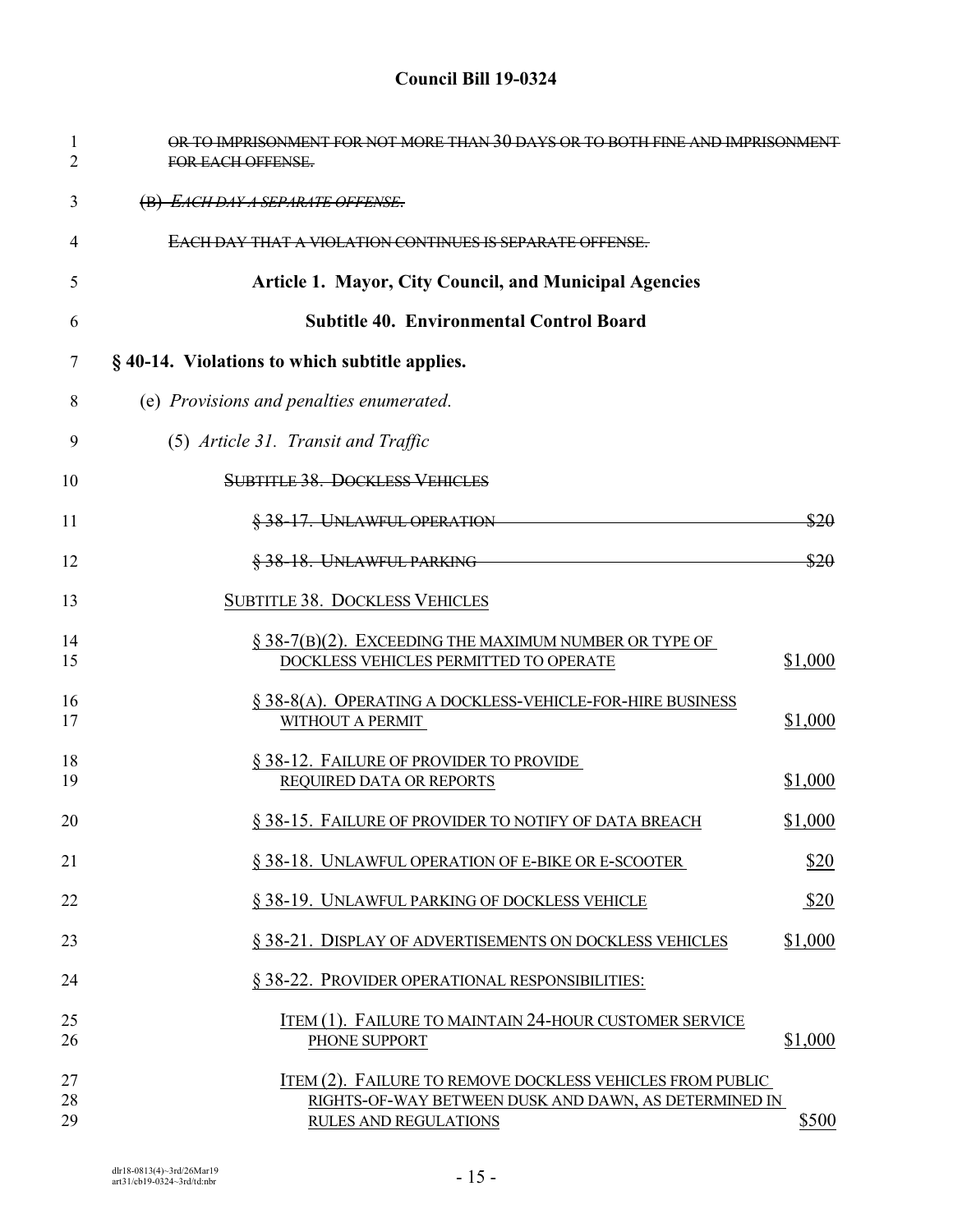| 1<br>$\overline{2}$ | ITEM (3). FAILURE TO ENSURE THAT DOCKLESS VEHICLES ARE<br>PARKED AS REQUIRED BY LAW, RULE, OR REGULATION | \$500   |
|---------------------|----------------------------------------------------------------------------------------------------------|---------|
| 3<br>4              | ITEM (4). FAILURE TO REMOVE OR REPOSITION ILLEGALLY PARKED<br>DOCKLESS VEHICLES WITHIN REQUIRED TIME     | \$500   |
| 5<br>6              | ITEM (5). FAILURE TO ENSURE THAT DOCKLESS VEHICLES ADHERE<br>TO NATIONAL SAFETY STANDARDS                | \$1,000 |
| 7<br>8              | <b>ITEM (6). FAILURE TO ENSURE THAT PROVIDER OPERATIONS</b><br>ADHERE TO EQUITABLE ACCESS REQUIREMENTS   | \$1,000 |
| 9<br>10             | <b>ITEM (7). FAILURE TO COMPLY WITH ANY OTHER REQUIREMENT</b><br><b>ESTABLISHED BY THE DIRECTOR</b>      | \$1,000 |
| 11                  | <b>Article 1. Mayor, City Council, and Municipal Agencies</b>                                            |         |
| 12                  | <b>Subtitle 41. Civil Citations</b>                                                                      |         |
| 13                  | $\S$ 41-14. Offenses to which subtitle applies – Listing.                                                |         |
| 14                  | (4) Article 31. Transit and Traffic                                                                      |         |
| 15                  | <b>SUBTITLE 38. DOCKLESS VEHICLES</b>                                                                    |         |
| 16                  | § 38-17. UNLAWFUL OPERATION                                                                              | \$20    |
| 17                  | § 38-18. UNLAWFUL PARKING                                                                                | \$20    |
| 18                  | <b>SUBTITLE 38. DOCKLESS VEHICLES</b>                                                                    |         |
| 19<br>20            |                                                                                                          |         |
| 21                  | $\S$ 38-7(B)(2). EXCEEDING THE MAXIMUM NUMBER OR TYPE OF<br>DOCKLESS VEHICLES PERMITTED TO OPERATE       | \$1,000 |
| 22                  | $\S$ 38-8(A). OPERATING A DOCKLESS-VEHICLE-FOR-HIRE BUSINESS                                             |         |
| 23                  | WITHOUT A PERMIT                                                                                         | \$1,000 |
| 24                  | § 38-12. FAILURE OF PROVIDER TO PROVIDE                                                                  |         |
| 25                  | REQUIRED DATA OR REPORTS                                                                                 | \$1,000 |
| 26                  | § 38-15. FAILURE OF PROVIDER TO NOTIFY OF DATA BREACH                                                    | \$1,000 |
| 27                  | § 38-18. UNLAWFUL OPERATION OF E-BIKE OR E-SCOOTER                                                       | \$20    |
| 28                  | § 38-19. UNLAWFUL PARKING OF DOCKLESS VEHICLE                                                            | \$20    |
| 29                  | § 38-21. DISPLAY OF ADVERTISEMENTS ON DOCKLESS VEHICLES                                                  | \$1,000 |
| 30                  | § 38-22. PROVIDER OPERATIONAL RESPONSIBILITIES:                                                          |         |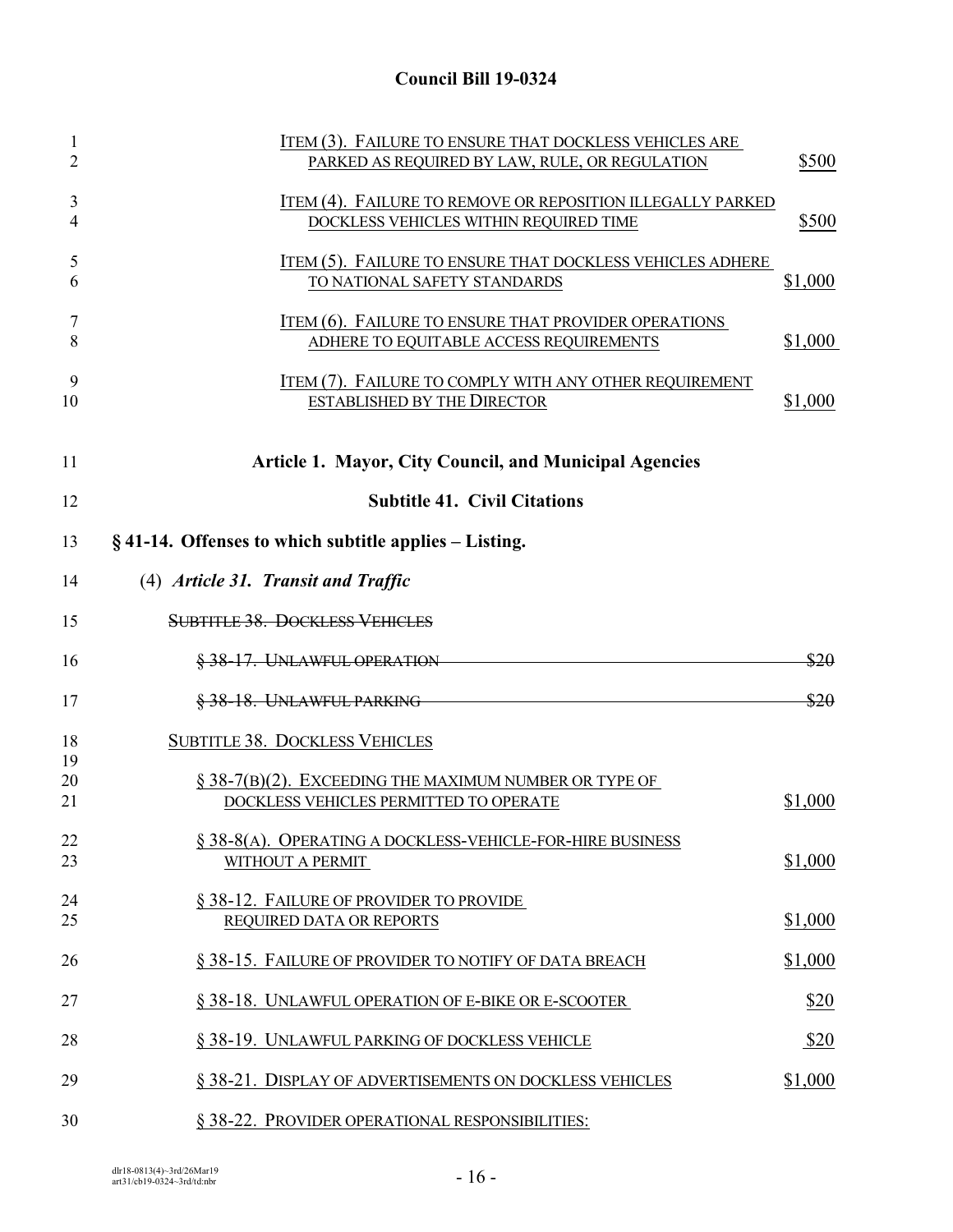| $\mathbf{1}$   | ITEM (1). FAILURE TO MAINTAIN 24-HOUR CUSTOMER SERVICE                          |         |
|----------------|---------------------------------------------------------------------------------|---------|
| $\overline{2}$ | PHONE SUPPORT                                                                   | \$1,000 |
| 3              | <b>ITEM (2). FAILURE TO REMOVE DOCKLESS VEHICLES FROM PUBLIC</b>                |         |
| 4              | RIGHTS-OF-WAY BETWEEN DUSK AND DAWN, AS DETERMINED IN                           |         |
| 5              | <b>RULES AND REGULATIONS</b>                                                    | \$500   |
|                |                                                                                 |         |
| 6              | ITEM (3). FAILURE TO ENSURE THAT DOCKLESS VEHICLES ARE                          |         |
| 7              | PARKED AS REQUIRED BY LAW, RULE, OR REGULATION                                  | \$500   |
|                |                                                                                 |         |
| 8              | ITEM (4). FAILURE TO REMOVE OR REPOSITION ILLEGALLY PARKED                      |         |
| 9              | DOCKLESS VEHICLES WITHIN REQUIRED TIME                                          | \$500   |
|                |                                                                                 |         |
| 10             | <u>ITEM (5). FAILURE TO ENSURE THAT DOCKLESS VEHICLES ADHERE</u>                |         |
| 11             | TO NATIONAL SAFETY STANDARDS                                                    | \$1,000 |
|                |                                                                                 |         |
| 12             | <b>ITEM (6). FAILURE TO ENSURE THAT PROVIDER OPERATIONS</b>                     |         |
| 13             | ADHERE TO EQUITABLE ACCESS REQUIREMENTS                                         | \$1,000 |
|                |                                                                                 |         |
| 14             | ITEM (7). FAILURE TO COMPLY WITH ANY OTHER REQUIREMENT                          |         |
| 15             | <b>ESTABLISHED BY THE DIRECTOR</b>                                              | \$1,000 |
|                |                                                                                 |         |
| 16             | <b>Article 28. Taxes</b>                                                        |         |
| 17             | <b>Subtitle 31. DOCKLESS VEHICLES</b>                                           |         |
| 18             | § 31-1. DEFINITIONS.                                                            |         |
|                |                                                                                 |         |
| 19             | (A) IN GENERAL.                                                                 |         |
| 20             | IN THIS SUBTITLE, THE FOLLOWING TERMS HAVE THE MEANINGS INDICATED.              |         |
| 21             |                                                                                 |         |
| 22             | (B) DIRECTOR.                                                                   |         |
|                |                                                                                 |         |
| 23             | "DIRECTOR" MEANS THE DIRECTOR OF THE DEPARTMENT OF FINANCE OR THE               |         |
| 24             | DIRECTOR'S DESIGNEE.                                                            |         |
|                |                                                                                 |         |
| 25             | (C) DOCKLESS VEHICLE FOR HIRE.                                                  |         |
|                |                                                                                 |         |
| 26             | "DOCKLESS VEHICLE FOR HIRE" HAS THE MEANING STATED IN CITY CODE ARTICLE 31, §   |         |
| 27             | 38-1(C) {"DEFINITIONS - DOCKLESS VEHICLE FOR HIRE"}.                            |         |
| 28             | (D) PROVIDER.                                                                   |         |
| 29             | "PROVIDER" HAS THE MEANING STATED IN CITY CODE ARTICLE 31, $\S$ 38-1(F) 38-1(H) |         |
| 30             | ${``DEFINITIONS - PROVIDER''}.$                                                 |         |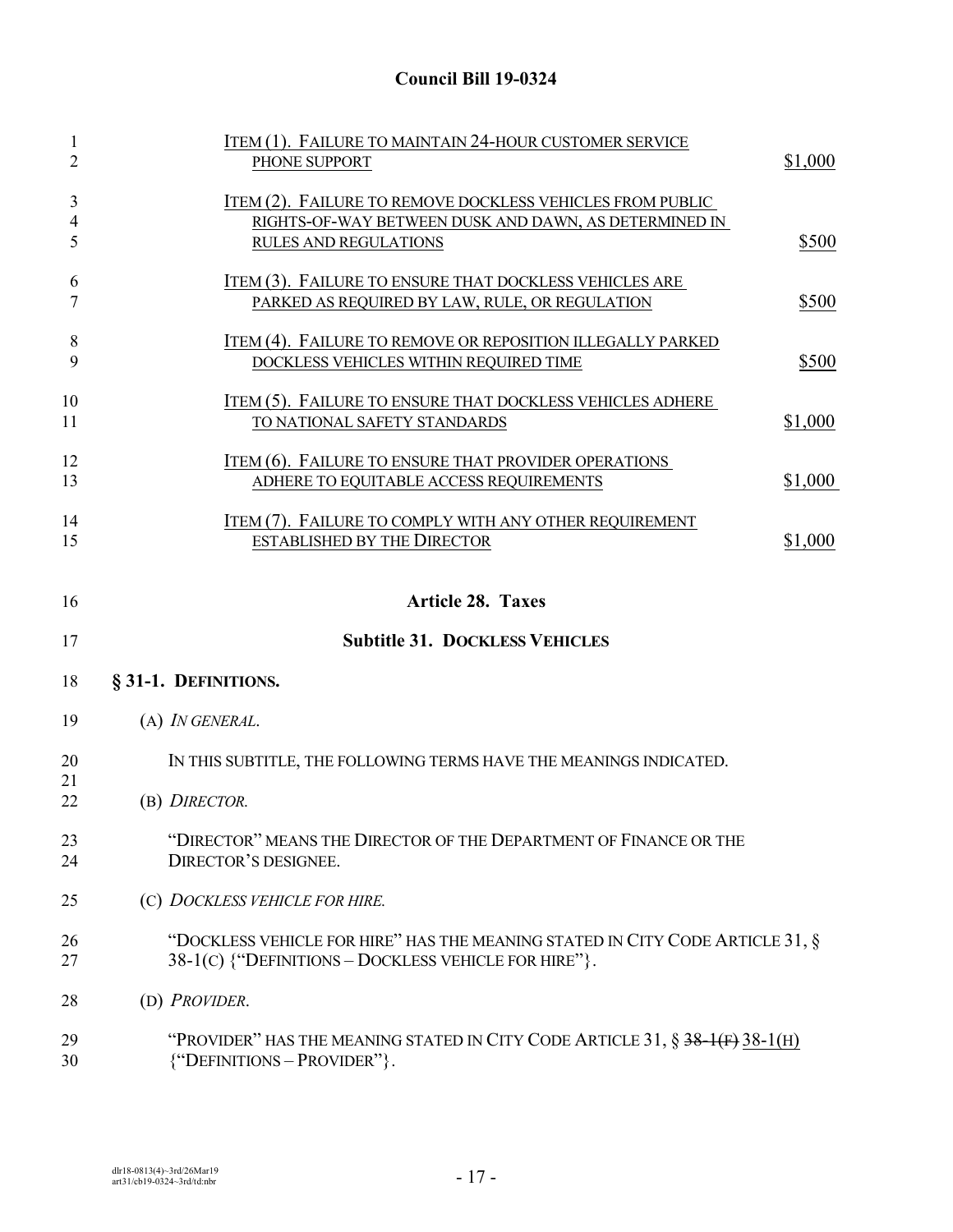### **§ 31-2. TAX IMPOSED.**

 AN EXCISE TAX IS LEVIED AND IMPOSED UPON EVERY PROVIDER OF DOCKLESS VEHICLES FOR HIRE.

#### **§ 31-3. AMOUNT OF TAX.**

THE AMOUNT OF THE TAX IS 10 CENTS PER DOCKLESS-VEHICLE-FOR-HIRE RENTAL.

#### **§ 31-4. REMITTANCE AND REPORTS.**

- (A) *REMITTANCE*.
- A PROVIDER SHALL REMIT THE TAX IMPOSED BY THIS SUBTITLE TO THE DIRECTOR ON OR BEFORE THE FIRST DAY OF JANUARY AND THE FIRST DAY OF JULY OF EACH YEAR.
- (B) *REPORTS*.
- (1) EACH REMITTANCE MUST BE ACCOMPANIED BY A REPORT OF ALL SERVICE TRANSACTIONS FOR THE PERIOD REPORTED.
- (2) THE REPORT MUST BE IN THE FORM AND CONTAIN THE INFORMATION THAT THE 14 DIRECTOR REQUIRES.
- **§ 31-5. RULES AND REGULATIONS.**
- (A) *IN GENERAL.*
- THE DIRECTOR MUST ADOPT RULES AND REGULATIONS TO CARRY OUT THIS SUBTITLE.
- (B) *FILING WITH LEGISLATIVE REFERENCE*.
- 19 A COPY OF ALL RULES AND REGULATIONS ADOPTED UNDER THIS SUBTITLE MUST BE FILED<br>20 THE THE DEPARTMENT OF LEGISLATIVE REFERENCE BEFORE THEY TAKE EFFECT WITH THE DEPARTMENT OF LEGISLATIVE REFERENCE BEFORE THEY TAKE EFFECT.
- **SECTION 2. AND BE IT FURTHER ORDAINED**, That the catchlines contained in this Ordinance are not law and may not be considered to have been enacted as a part of this or any prior Ordinance.
- **SECTION 3. AND BE IT FURTHER ORDAINED**, That this Ordinance takes effect on May 1,  $25 \frac{2019}{2019}$
- **SECTION 3. AND BE IT FURTHER ORDAINED** That City Code Article 31, Subtitle 38, § 38-3 {"Rules and regulations"}, as enacted by this Ordinance, takes effect on the date of enactment.
- **SECTION 4. AND BE IT FURTHER ORDAINED** That, except as provided in Section 3 of this
- Ordinance, this Ordinance takes effect on the effective date of the rules and regulations adopted
- by the Department pursuant to City Code Article 31, Subtitle 38, § 38-3 {"Rules and
- regulations"}.